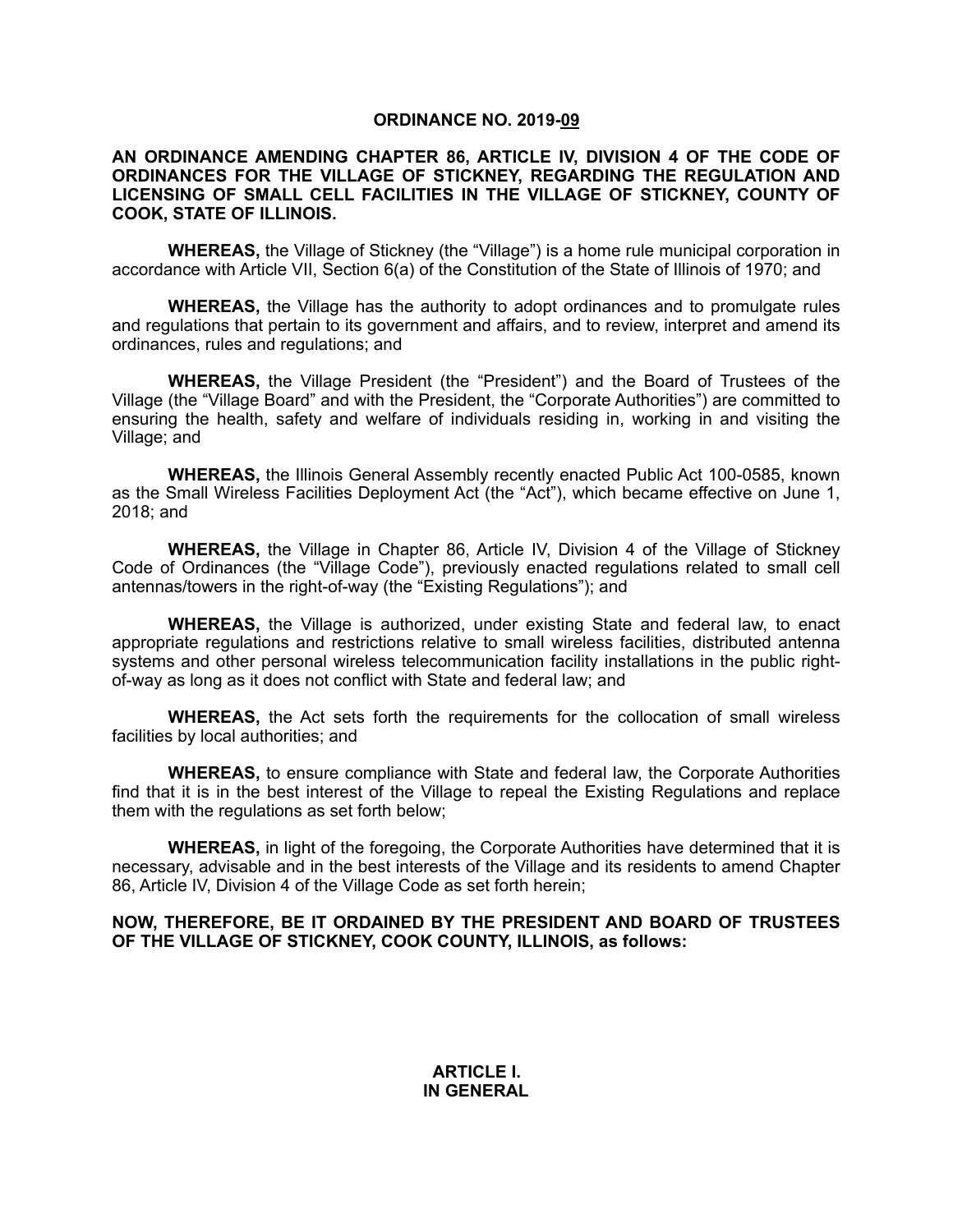# **SECTION 1. INCORPORATION CLAUSE.**

The Corporate Authorities hereby find that all of the recitals hereinbefore stated as contained in the preambles to this Ordinance are full, true and correct and do hereby, by reference, incorporate and make them part of this Ordinance as legislative findings.

## **SECTION 2. PURPOSE.**

The purpose of this Ordinance is to amend Chapter 86, Article IV, Division 4 of the Village Code to repeal the Existing Regulations and replace them with the regulations as set forth below, and to authorize the President or his designee to take all actions necessary to carry out the intent of this Ordinance.

### **ARTICLE II.**

# **AMENDMENT OF CHAPTER 86, ARTICLE IV, DIVISION 4 OF THE MUNICIPAL CODE, VILLAGE OF STICKNEY, ILLINOIS**

## **SECTION 3. AMENDMENT OF CHAPTER 86, ARTICLE IV, DIVISION 4**

That the Village Code is hereby amended, notwithstanding any provision, ordinance, resolution or Village Code section to the contrary, by amending Chapter 86, Article IV, Division 4 by striking out any language to be removed or repealed and underlining any new language as follows:

### **CHAPTER 86. UTILITIES, ARTICLE IV. CONSTRUCTION OF UTILITIES IN THE RIGHT OF WAY, DIVISION 4. SMALL CELL ANTENNAS/TOWERS IN THE RIGHT OF WAY**

## **Division 4. Small Cell Antennas and Towers in the Right of Way.**

## **Sec. 86-330. Purpose and Scope**

The purpose of this Ordinance is to establish regulations, standards and procedures for the siting and collocation of small wireless facilities on rights-of-way within the Village's jurisdiction, or outside the rights-of-way on property zoned by the Village exclusively for commercial or industrial use, in a manner that is consistent with the Act.

This Ordinance supersedes all Ordinances or parts of Ordinances adopted prior hereto that are in conflict herewith, to the extent of such conflict.

In the event that applicable federal or State laws or regulations conflict with the requirements of this Ordinance, the wireless provider shall comply with the requirements of this Ordinance to the maximum extent possible without violating federal or State laws or regulations.

#### **Sec. 86-331. Definitions.**

For the purposes of this Chapter, the following terms shall have the following meanings:

*Antenna* means communications equipment that transmits or receives electromagnetic radio frequency signals used in the provision of wireless services.

*Applicable codes* mean the uniform building, fire, electrical, plumbing, or mechanical codes adopted by a recognized national code organization or local amendments to those codes, including the National Electric Safety Code.

*Applicant* means any person who submits an application and is a wireless provider.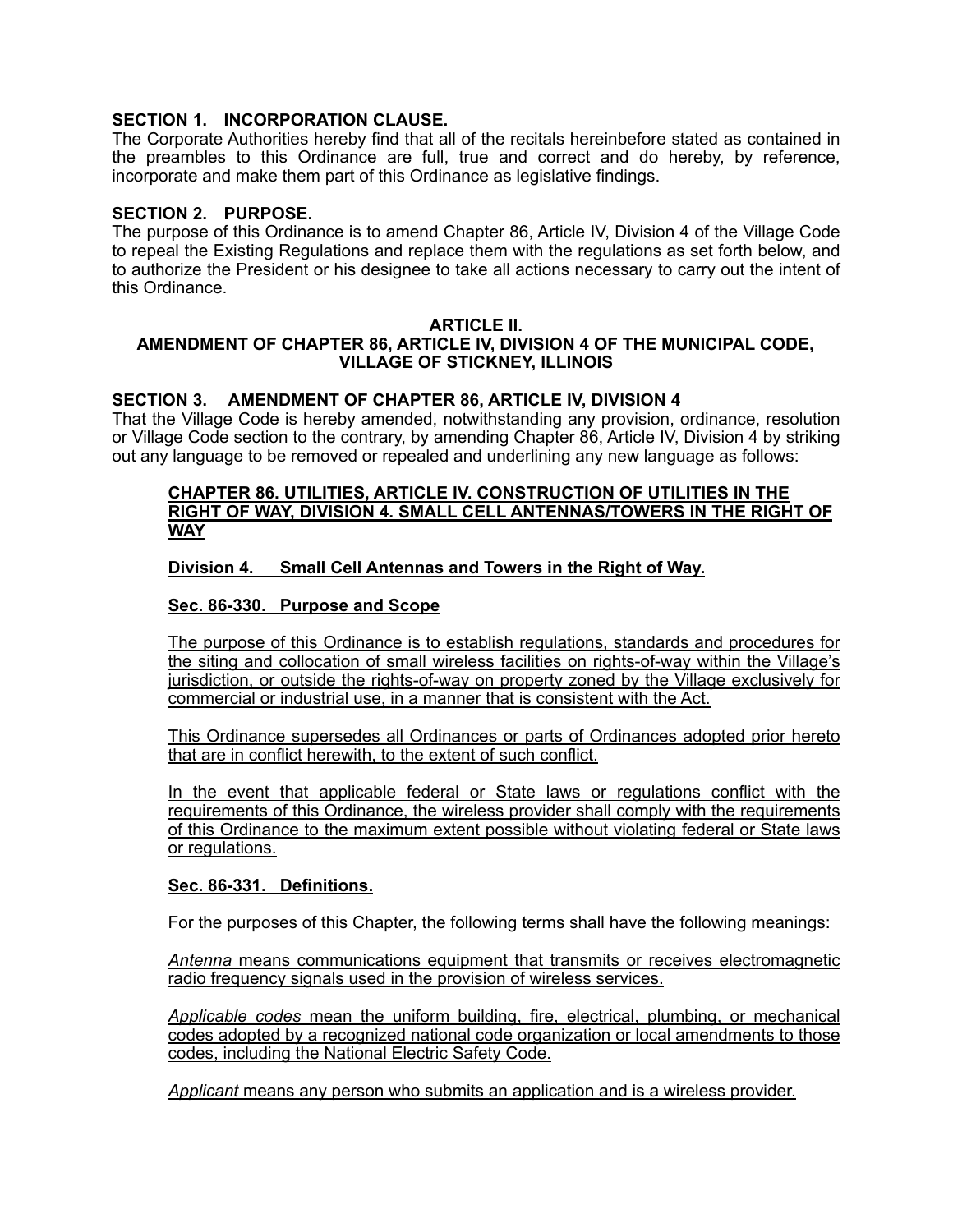*Application* means a request submitted by an applicant to the Village for a permit to collocate small wireless facilities, and a request that includes the installation of a new utility pole for such collocation, as well as any applicable fee for the review of such application.

*Collocate or collocation* means to install, mount, maintain, modify, operate, or replace wireless facilities on or adjacent to a wireless support structure or utility pole.

*Communications service* means cable service, as defined in 47 U.S.C. 522(6), as amended; information service, as defined in 47 U.S.C. 153(24), as amended; telecommunications service, as defined in 47 U.S.C. 153(53), as amended; mobile service, as defined in 47 U.S.C. 153(53), as amended; or wireless service other than mobile service.

*Communications service provider* means a cable operator, as defined in 47 U.S.C. 522(5), as amended; a provider of information service, as defined in 47 U.S.C. 153(24), as amended; a telecommunications carrier, as defined in 47 U.S.C. 153(51), as amended; or a wireless provider.

*FCC* means the Federal Communications Commission of the United States.

*Fee* means a one-time charge.

*Historic district or historic landmark* means a building, property, or site, or group of buildings, properties, or sites that are either (i) listed in the National Register of Historic Places or formally determined eligible for listing by the Keeper of the National Register, the individual who has been delegated the authority by the federal agency to list properties and determine their eligibility for the National Register, in accordance with Section VI.D.1.a.i through Section VI.D.1.a.v of the Nationwide Programmatic Agreement codified at 47 CFR Part 1, Appendix C; or (ii) designated as a locally landmarked building, property, site, or historic district by an ordinance adopted by the Village pursuant to a preservation program that meets the requirements of the Certified Local Government Program of the Illinois State Historic Preservation Office or where such certification of the preservation program by the Illinois State Historic Preservation Office is pending.

*Law* means a federal or State statute, common law, code, rule, regulation, order, or local ordinance or resolution.

*Micro wireless facility* means a small wireless facility that is not larger in dimension than 24 inches in length, 15 inches in width, and 12 inches in height and that has an exterior antenna, if any, no longer than 11 inches.

*Municipal utility pole* means a utility pole owned or operated by the Village in public rights-of-way.

*Permit* means a written authorization required by the Village to perform an action or initiate, continue, or complete a project.

*Person* means an individual, corporation, limited liability company, partnership, association, trust, or other entity or organization.

*Public safety agency* means the functional division of the federal government, the State, a unit of local government, or a special purpose district located in whole or in part within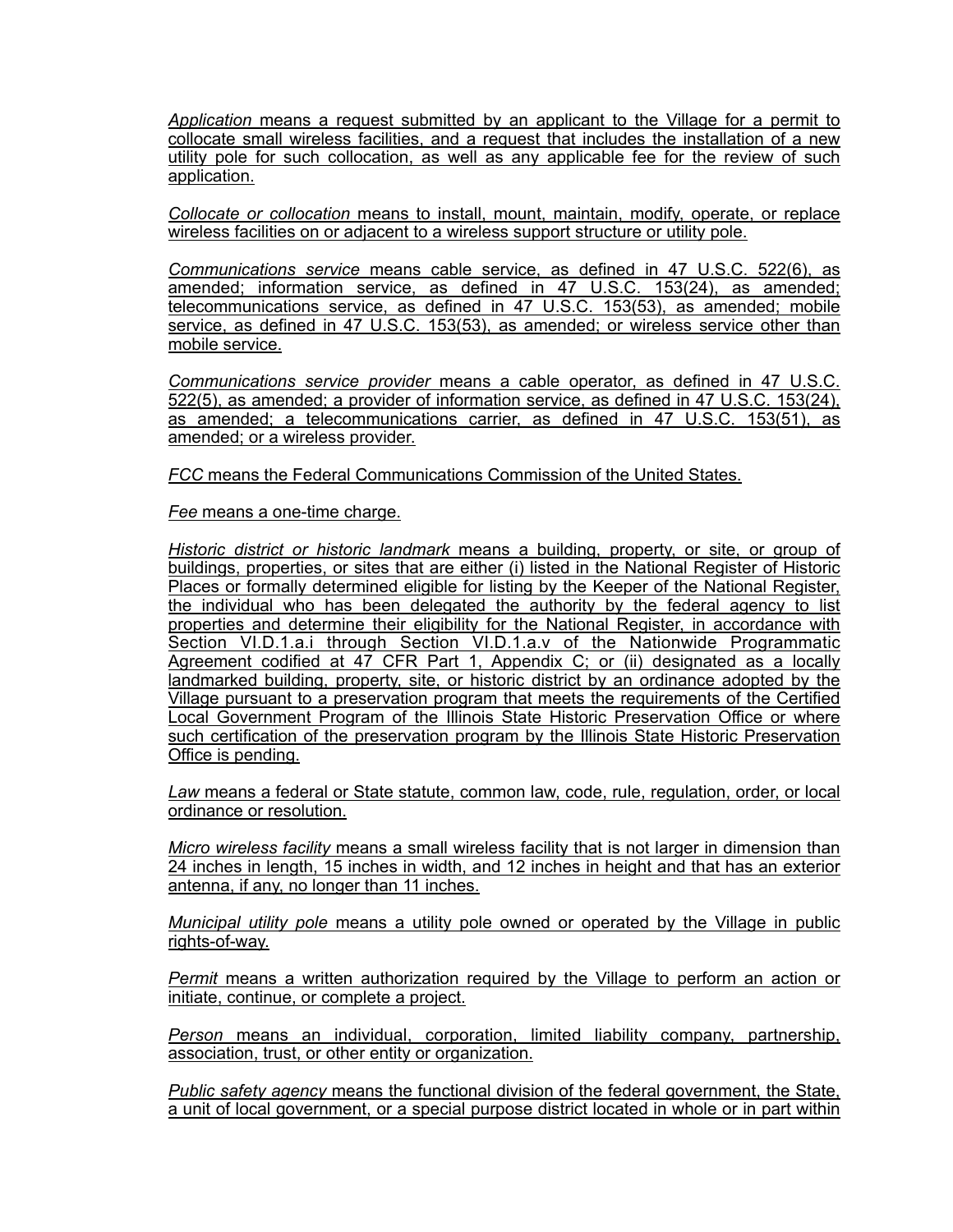this State, that provides or has authority to provide firefighting, police, ambulance, medical, or other emergency services to respond to and manage emergency incidents.

*Rate* means a recurring charge.

*Right-of-way* means the area on, below, or above a public roadway, highway, street, public sidewalk, alley, or utility easement dedicated for compatible use. Right-of-way does not include Village-owned aerial lines.

*Small wireless facility* means a wireless facility that meets both of the following qualifications: (i) each antenna is located inside an enclosure of no more than 6 cubic feet in volume or, in the case of an antenna that has exposed elements, the antenna and all of its exposed elements could fit within an imaginary enclosure of no more than 6 cubic feet; and (ii) all other wireless equipment attached directly to a utility pole associated with the facility is cumulatively no more than 25 cubic feet in volume. The following types of associated ancillary equipment are not included in the calculation of equipment volume: electric meter, concealment elements, telecommunications demarcation box, ground-based enclosures, grounding equipment, power transfer switch, cut-off switch, and vertical cable runs for the connection of power and other services.

*Utility pole* means a pole or similar structure that is used in whole or in part by a communications service provider or for electric distribution, lighting, traffic control, or a similar function.

*Wireless facility* means equipment at a fixed location that enables wireless communications between user equipment and a communications network, including: (i) equipment associated with wireless communications; and (ii) radio transceivers, antennas, coaxial or fiber-optic cable, regular and backup power supplies, and comparable equipment, regardless of technological configuration. Wireless facility includes small wireless facilities. Wireless facility does not include: (i) the structure or improvements on, under, or within which the equipment is collocated; or (ii) wireline backhaul facilities, coaxial or fiber optic cable that is between wireless support structures or utility poles or coaxial, or fiber optic cable that is otherwise not immediately adjacent to or directly associated with an antenna.

*Wireless infrastructure provider* means any person authorized to provide telecommunications service in the State that builds or installs wireless communication transmission equipment, wireless facilities, wireless support structures, or utility poles and that is not a wireless services provider but is acting as an agent or a contractor for a wireless services provider for the application submitted to the Village.

*Wireless provider* means a wireless infrastructure provider or a wireless services provider.

*Wireless services* mean any services provided to the general public, including a particular class of customers, and made available on a nondiscriminatory basis using licensed or unlicensed spectrum, whether at a fixed location or mobile, provided using wireless facilities.

*Wireless services provider* means a person who provides wireless services. *Wireless support structure* means a freestanding structure, such as a monopole; tower, either guyed or self-supporting; billboard; or other existing or proposed structure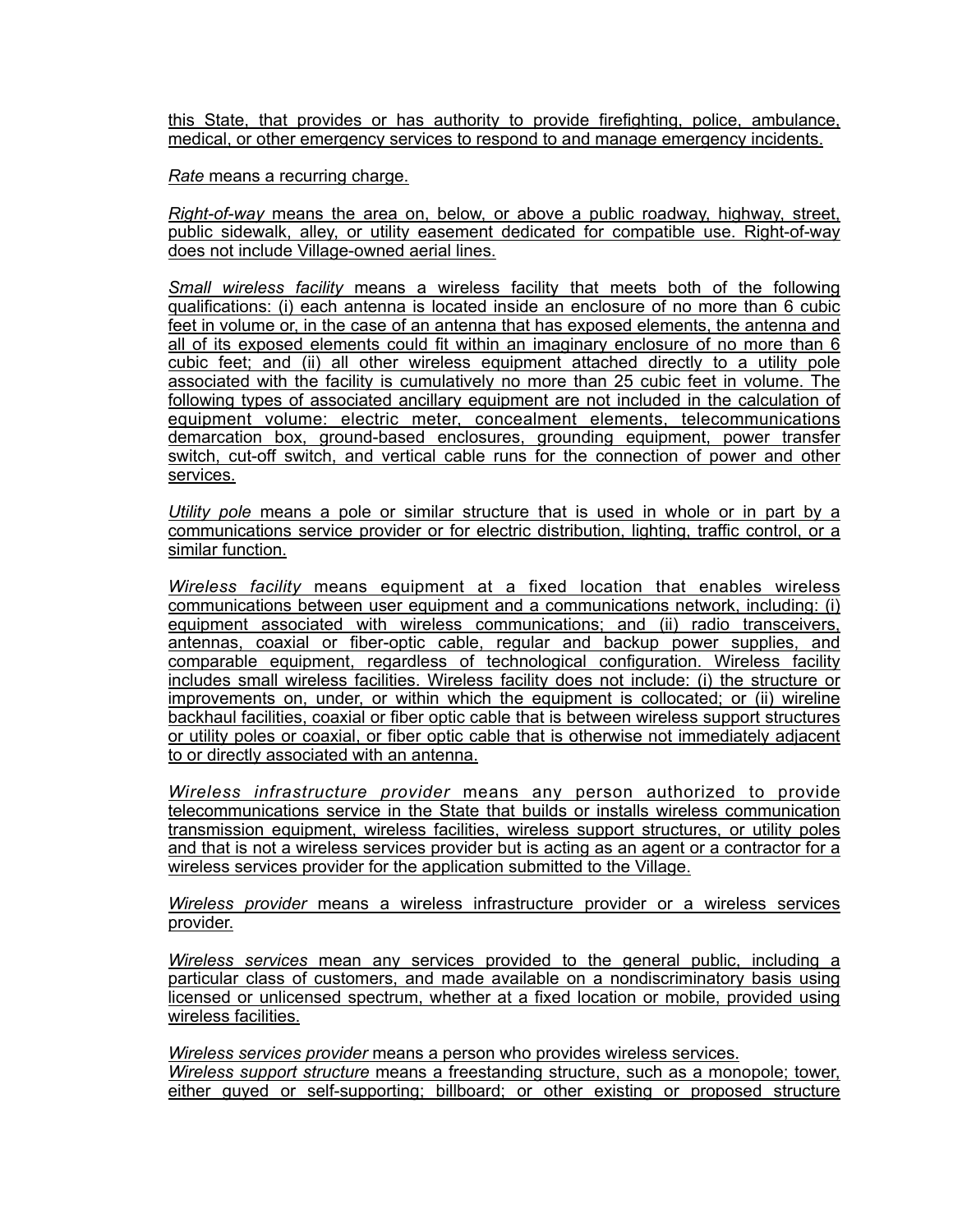designed to support or capable of supporting wireless facilities. Wireless support structure does not include a utility pole.

# **Sec. 86-332. Regulation of Small Wireless Facilities.**

- (A) *Permitted Use.* Small wireless facilities shall be classified as permitted uses and subject to administrative review, except as provided in paragraph (I) of Section 86-333 regarding Height Exceptions or Variances, but not subject to zoning review or approval if they are collocated (i) in rights-of-way in any zoning district, or (ii) outside rights-of-way in property zoned exclusively for commercial or industrial use.
- (B) *Permit Required.* An applicant shall obtain one or more permits from the Village to collocate a small wireless facility. An application shall be received and processed, and permits issued shall be subject to the following conditions and requirements:
	- (1) *Application Requirements.* A wireless provider shall provide the following information to the Village, together with the Village's Small Cell Facilities Permit Application, as a condition of any permit application to collocate small wireless facilities on a utility pole or wireless support structure:
		- (a) Site specific structural integrity and, for a municipal utility pole, makeready analysis prepared by a structural engineer, as that term is defined in Section 4 of the Structural Engineering Practice Act of 1989; and
		- (b)The location where each proposed small wireless facility or utility pole would be installed and photographs of the location and its immediate surroundings depicting the utility poles or structures on which each proposed small wireless facility would be mounted or location where utility poles or structures would be installed. This should include a depiction of the completed facility; and
		- (c) Specifications and drawings prepared by a structural engineer, as that term is defined in Section 4 of the Structural Engineering Practice Act of 1989, for each proposed small wireless facility covered by the application as it is proposed to be installed; and
		- (d)The equipment type and model numbers for the antennas and all other wireless equipment associated with the small wireless facility; and
		- (e)A proposed schedule for the installation and completion of each small wireless facility covered by the application, if approved; and
		- (f) Certification that the collocation complies with the Collocation Requirements and Conditions contained herein, to the best of the applicant's knowledge; and
		- $(g)$  In the event that the proposed small wireless facility is to be attached to an existing pole owned by an entity other than the Village, the wireless provider shall provide legally competent evidence of the consent of the owner of such pole to the proposed collocation.
	- (2) *Application Process.* The Village shall process applications as follows: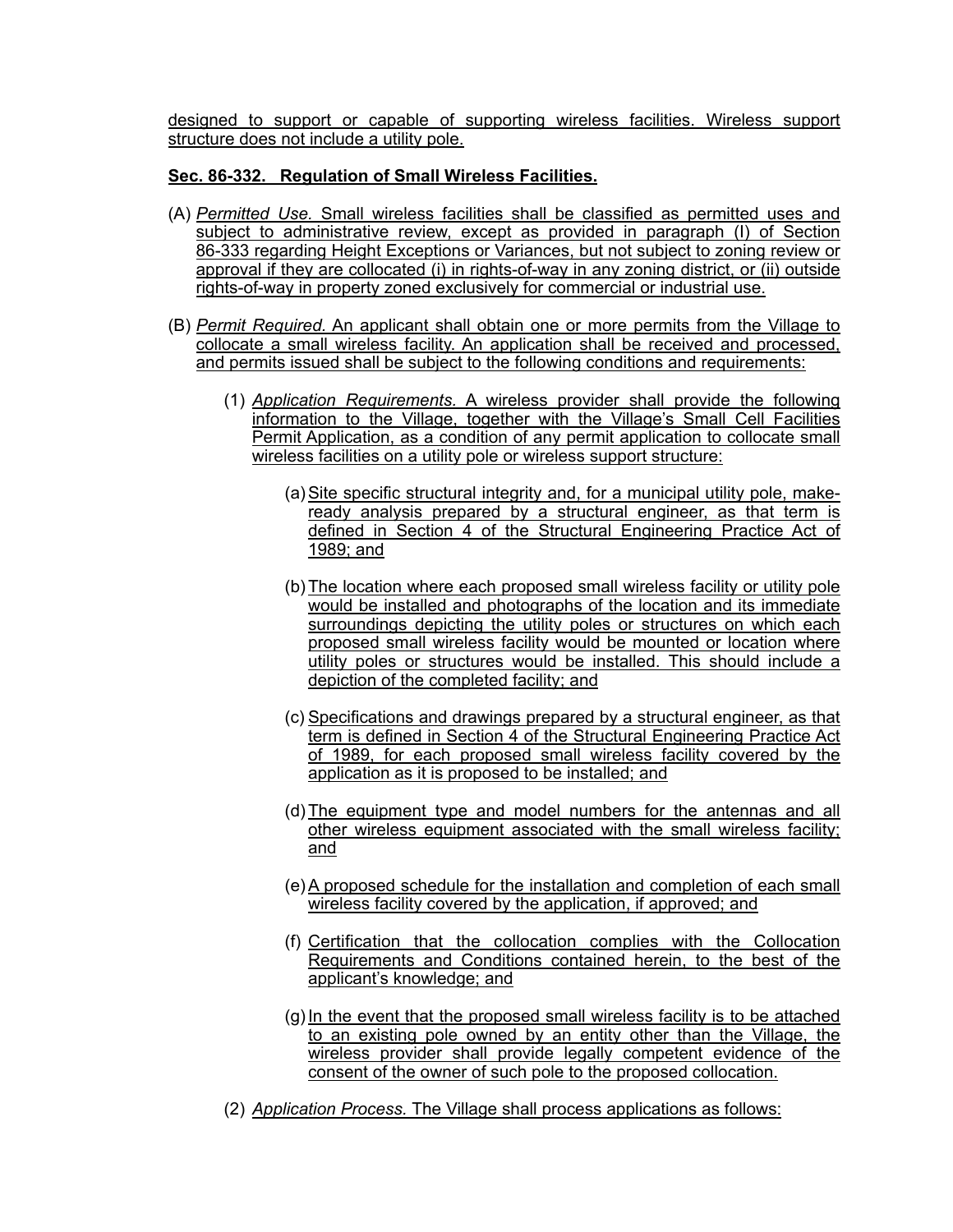- (a)The first completed application shall have priority over applications received by different applicants for collocation on the same utility pole or wireless support structure.
- (b)An application to collocate a small wireless facility on an existing utility pole or wireless support structure, or replacement of an existing utility pole or wireless support structure shall be processed on a nondiscriminatory basis and shall be deemed approved if the Village fails to approve or deny the application within 90 days after the submission of a completed application.

However, if an applicant intends to proceed with the permitted activity on a deemed approved basis, the applicant shall notify the Village in writing of its intention to invoke the deemed approved remedy no sooner than 75 days after the submission of a completed application.

The permit shall be deemed approved on the latter of the 90th day after submission of the complete application or the 10th day after the receipt of the deemed approved notice by the Village. The receipt of the deemed approved notice shall not preclude the Village's denial of the permit request within the time limits as provided under this Ordinance.

(c) An application to collocate a small wireless facility that includes the installation of a new utility pole shall be processed on a nondiscriminatory basis and deemed approved if the Village fails to approve or deny the application within 120 days after the submission of a completed application.

However, if an applicant intends to proceed with the permitted activity on a deemed approved basis, the applicant shall notify the Village in writing of its intention to invoke the deemed approved remedy no sooner than 105 days after the submission of a completed application. The permit shall be deemed approved on the latter of the 120th day after submission of the complete application or the 10th day after the receipt of the deemed approved notice by the Village. The receipt of the deemed approved notice shall not preclude the Village's denial of the permit request within the time limits as provided under this Ordinance.

(d)The Village shall deny an application which does not meet the requirements of this Ordinance.

If the Village determines that applicable codes, ordinances or regulations that concern public safety, or the Collocation Requirements and Conditions contained herein require that the utility pole or wireless support structure be replaced before the requested collocation, approval shall be conditioned on the replacement of the utility pole or wireless support structure at the cost of the provider.

The Village shall document the basis for a denial, including the specific code provisions or application conditions on which the denial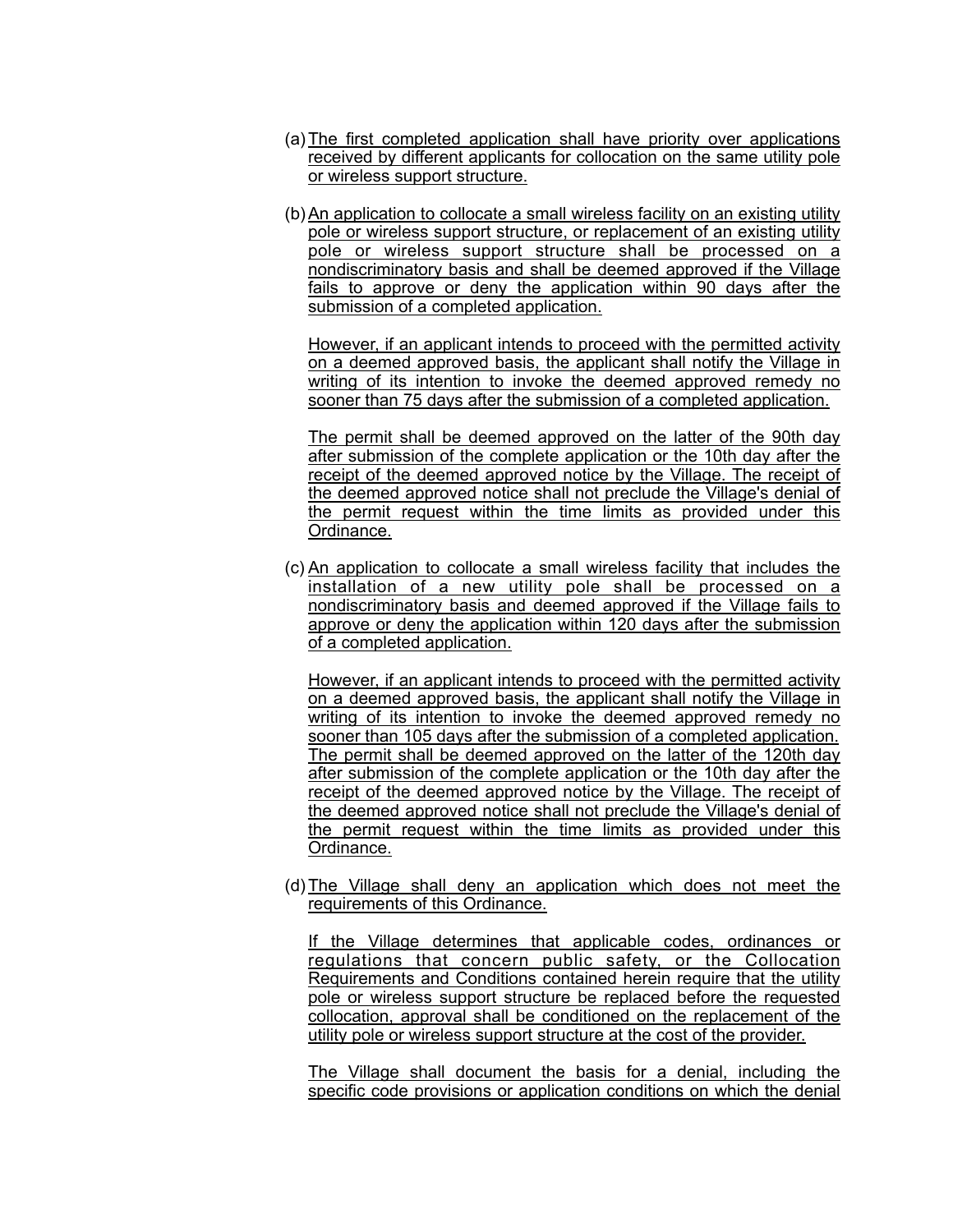is based, and send the documentation to the applicant on or before the day the Village denies an application.

The applicant may cure the deficiencies identified by the Village and resubmit the revised application once within 30 days after notice of denial is sent to the applicant without paying an additional application fee. The Village shall approve or deny the revised application within 30 days after the applicant resubmits the application or it is deemed approved. Failure to resubmit the revised application within 30 days of denial shall require the applicant to submit a new application with applicable fees, and recommencement of the Village's review period.

The applicant must notify the Village in writing of its intention to proceed with the permitted activity on a deemed approved basis, which may be submitted with the revised application.

Any review of a revised application shall be limited to the deficiencies cited in the denial. However, this revised application does not apply if the cure requires the review of a new location, new or different structure to be collocated upon, new antennas, or other wireless equipment associated with the small wireless facility.

- (e)*Pole Attachment Agreement.* Within 30 days after an approved permit to collocate a small wireless facility on a municipal utility pole, the Village and the applicant shall enter into a Master Pole Attachment Agreement, provided by the Village for the initial collocation on a municipal utility pole by the applicant. For subsequent approved permits to collocate on a small wireless facility on a municipal utility pole, the Village and the applicant shall enter into a License Supplement of the Master Pole Attachment Agreement.
- (3) *Completeness of Application.* Within 30 days after receiving an application, the Village shall determine whether the application is complete and notify the applicant. If an application is incomplete, the Village must specifically identify the missing information. An application shall be deemed complete if the Village fails to provide notification to the applicant within 30 days after all documents, information and fees specifically enumerated in the Village's permit application form are submitted by the applicant to the Village.

Processing deadlines are tolled from the time the Village sends the notice of incompleteness to the time the applicant provides the missing information.

- (4) *Tolling.* The time period for applications may be further tolled by:
	- (a)An express written agreement by both the applicant and the Village; or
	- (b)A local, State or federal disaster declaration or similar emergency that causes the delay.
- (5) *Consolidated Applications.* An applicant seeking to collocate small wireless facilities within the jurisdiction of the Village shall be allowed, at the applicant's discretion, to file a consolidated application and receive a single permit for the collocation of up to 25 small wireless facilities if the collocations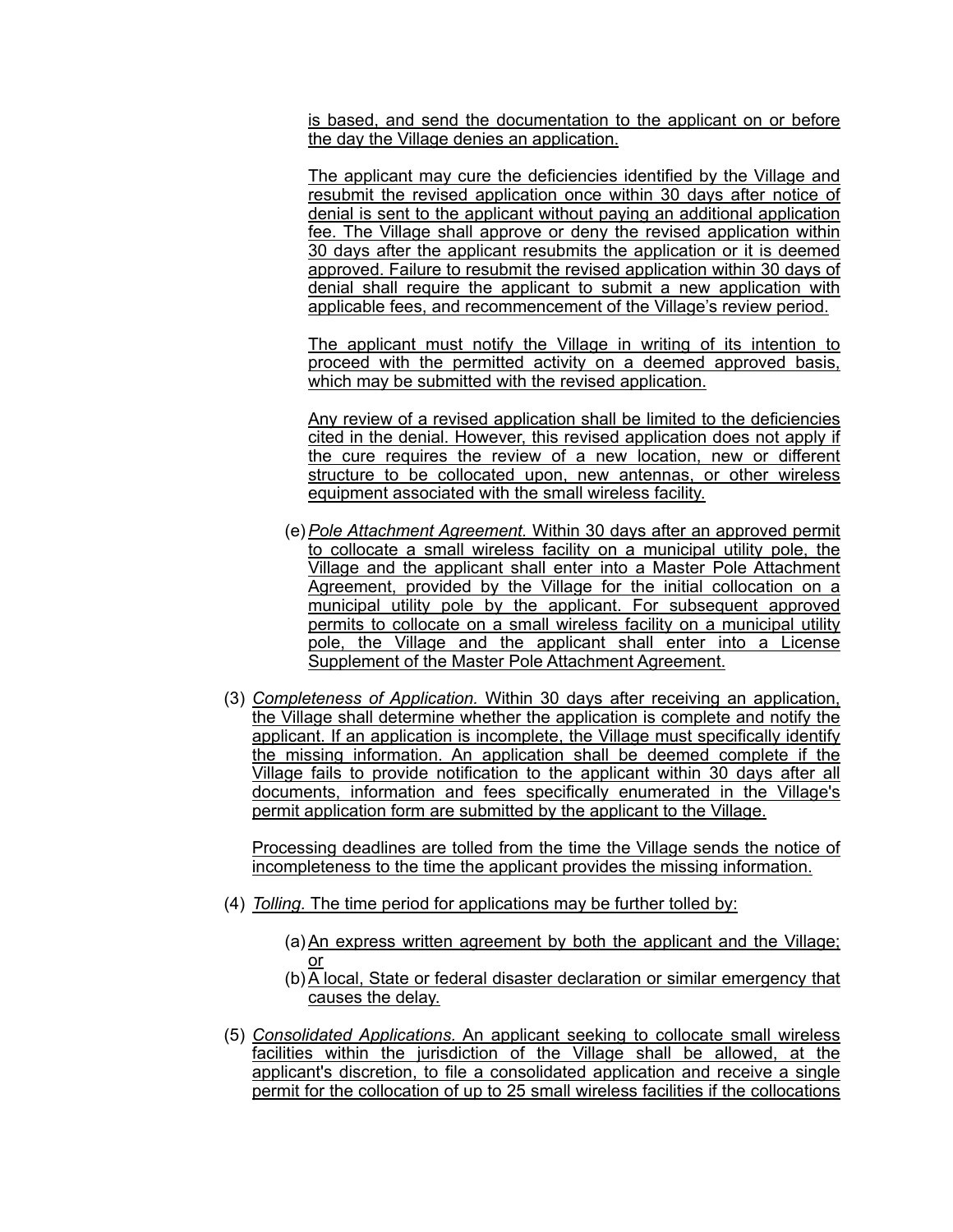each involve substantially the same type of small wireless facility and substantially the same type of structure.

If an application includes multiple small wireless facilities, the Village may remove small wireless facility collocations from the application and treat separately small wireless facility collocations for which incomplete information has been provided or that do not qualify for consolidated treatment or that are denied. The Village may issue separate permits for each collocation that is approved in a consolidated application.

(6) *Duration of Permits.* The duration of a permit shall be for a period of not less than 5 years, and the permit shall be renewed for equivalent durations unless the Village makes a finding that the small wireless facilities or the new or modified utility pole do not comply with the applicable Village codes or any provision, condition or requirement contained in this Ordinance.

If the Act is repealed as provided in Section 90 therein, renewals of permits shall be subject to the applicable Village code provisions or regulations in effect at the time of renewal.

(7) *Means of Submitting Applications.* Applicants shall submit applications, supporting information and notices to the Village by personal delivery at the Village's designated place of business, by regular mail postmarked on the date due or by any other commonly used means, including electronic mail.

# **Sec. 86-333. Collocation Requirements and Conditions.**

- (A) *Public Safety Space Reservation.* The Village may reserve space on municipal utility poles for future public safety uses, for the Village's electric utility uses, or both, but a reservation of space may not preclude the collocation of a small wireless facility unless the Village reasonably determines that the municipal utility pole cannot accommodate both uses.
- (B) *Installation and Maintenance.* The wireless provider shall install, maintain, repair and modify its small wireless facilities in safe condition and good repair and in compliance with the requirements and conditions of this Ordinance. The wireless provider shall ensure that its employees, agents or contracts that perform work in connection with its small wireless facilities are adequately trained and skilled in accordance with all applicable industry and governmental standards and regulations.
- (C) *No interference with public safety communication frequencies.* The wireless provider's operation of the small wireless facilities shall not interfere with the frequencies used by a public safety agency for public safety communications. A wireless provider shall install small wireless facilities of the type and frequency that will not cause unacceptable interference with a public safety agency's communications equipment.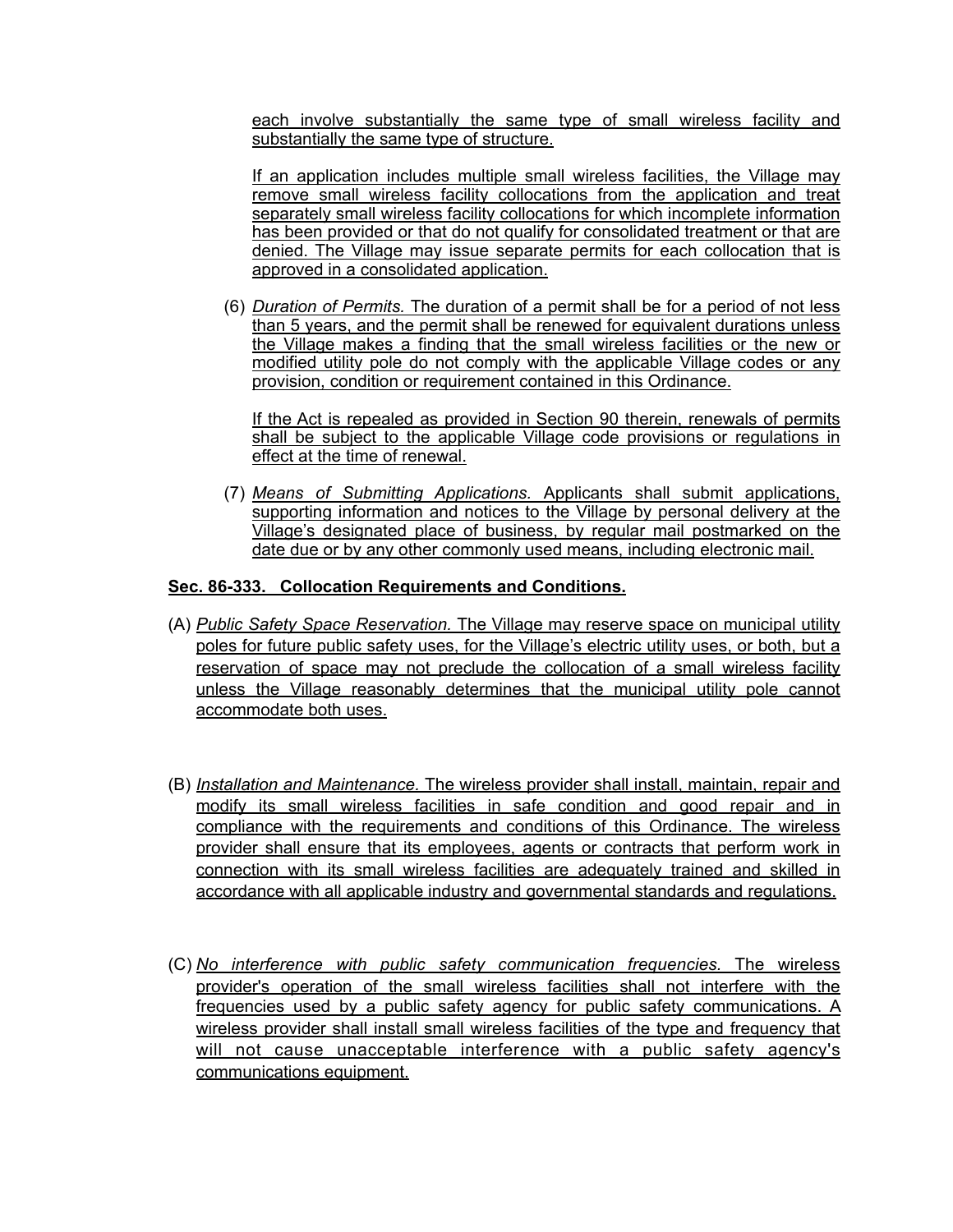Unacceptable interference will be determined by and measured in accordance with industry standards and the FCC's regulations addressing unacceptable interference to public safety spectrum or any other spectrum licensed by a public safety agency. If a small wireless facility causes such interference, and the wireless provider has been given written notice of the interference by the public safety agency, the wireless provider, at its own expense, shall remedy the interference in a manner consistent with the abatement and resolution procedures for interference with public safety spectrum established by the FCC including 47 CFR 22.970 through 47 CFR 22.973 and 47 CFR 90.672 through 47 CFR 90.675.

The Village may terminate a permit for a small wireless facility based on such interference if the wireless provider is not in compliance with the Code of Federal Regulations cited in the previous paragraph. Failure to remedy the interference as required herein shall constitute a public nuisance.

(D) *Prohibited collocations.* The wireless provider shall not collocate small wireless facilities on Village utility poles that are part of an electric distribution or transmission system within the communication worker safety zone of the pole or the electric supply zone of the pole.

However, the antenna and support equipment of the small wireless facility may be located in the communications space on the Village utility pole and on the top of the pole, if not otherwise unavailable, if the wireless provider complies with applicable codes for work involving the top of the pole.

For purposes of this subparagraph, the terms "communications space", "communication worker safety zone", and "electric supply zone" have the meanings given to those terms in the National Electric Safety Code as published by the Institute of Electrical and Electronics Engineers.

- (E) *Compliance with codes.* The wireless provider shall comply with all applicable codes and local code provisions or regulations that concern public safety.
- (F) *Compliance with design standards.* The wireless provider shall comply with written design standards that are generally applicable for decorative utility poles, or reasonable stealth, concealment and aesthetic requirements that are set forth in a Village ordinance, written policy adopted by the Village, a comprehensive plan or other written design plan that applies to other occupiers of the rights-of-way, including on a historic landmark or in a historic district.
- (G) *Alternate Placements.* Except as provided in this Collocation Requirements and Conditions Section, a wireless provider shall not be required to collocate small wireless facilities on any specific utility pole, or category of utility poles, or be required to collocate multiple antenna systems on a single utility pole. However, with respect to an application for the collocation of a small wireless facility associated with a new utility pole, the Village may propose that the small wireless facility be collocated on an existing utility pole or existing wireless support structure within 100 feet of the proposed collocation, which the applicant shall accept if it has the right to use the alternate structure on reasonable terms and conditions, and the alternate location and structure does not impose technical limits or additional material costs as determined by the applicant.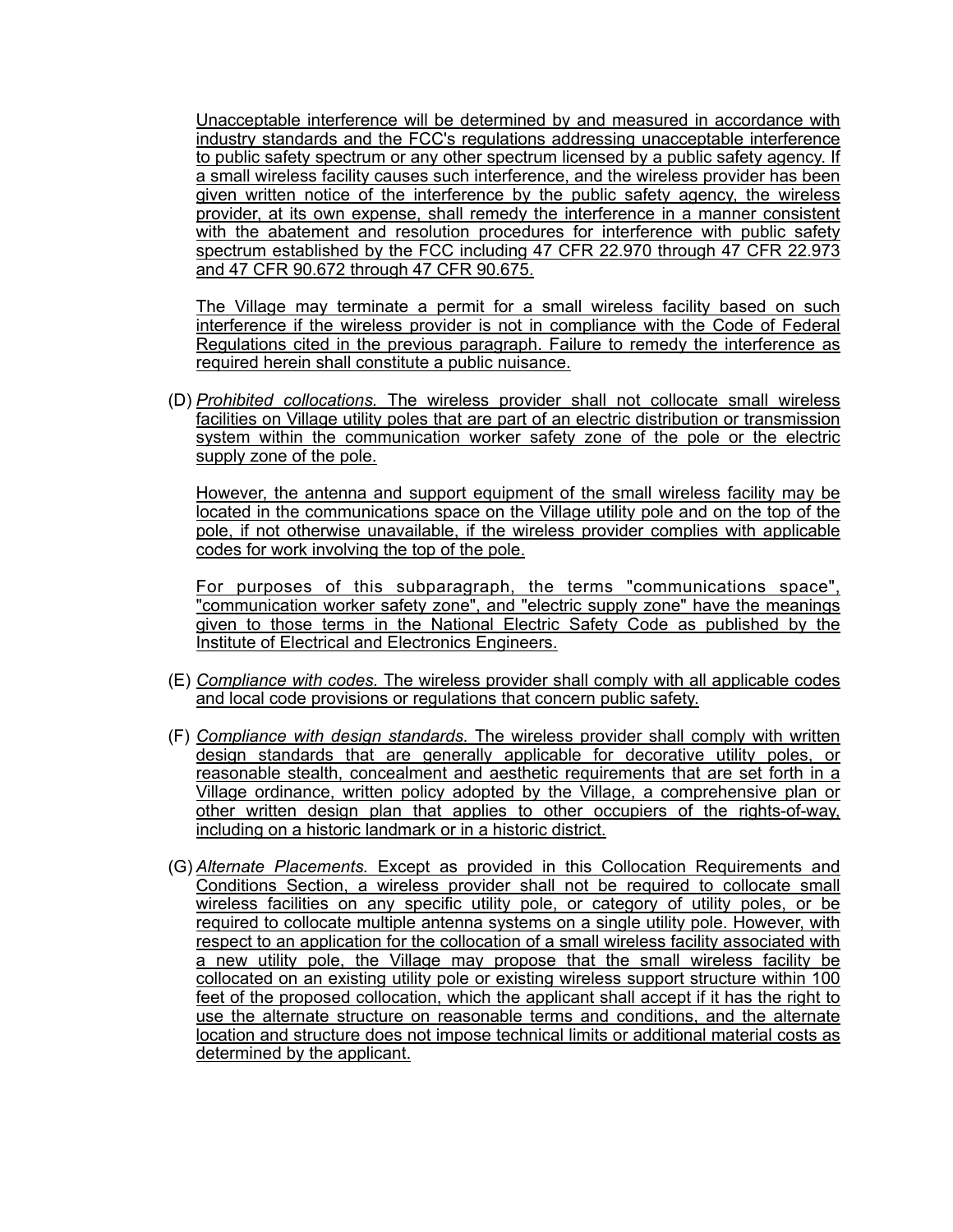If the applicant refuses a collocation proposed by the Village, the applicant shall provide written certification describing the property rights, technical limits or material cost reasons the alternate location does not satisfy the criteria in this paragraph.

(H) *Height Limitations.* The maximum height of a small wireless facility shall be no more than 10 feet above the utility pole or wireless support structure on which the small wireless facility is collocated.

New or replacement utility poles or wireless support structures on which small wireless facilities are collocated may not exceed the higher of:

- (1) 10 feet in height above the tallest existing utility pole, other than a utility pole supporting only wireless facilities, that is in place on the date the application is submitted to the Village, that is located within 300 feet of the new or replacement utility pole or wireless support structure and that is in the same right-of-way within the jurisdictional boundary of the Village, provided the Village may designate which intersecting right-of-way within 300 feet of the proposed utility pole or wireless support structures shall control the height limitation for such facility; or
- (2) 45 feet above ground level.
- (I) *Height Exceptions or Variances.* If an applicant proposes a height for a new or replacement pole in excess of the above height limitations on which the small wireless facility is proposed for collocation, the applicant shall apply for a special use permit or variance in conformance with procedures, terms and conditions set forth in Section 12 of the Village of Stickney Code of Ordinances (the "Village Code").
- (J) *Contractual Design Requirements.* The wireless provider shall comply with requirements that are imposed by a contract between the Village and a private property owner that concern design or construction standards applicable to utility poles and ground-mounted equipment located in the right-of-way.
- (K) *Ground-mounted Equipment Spacing.* The wireless provider shall comply with applicable spacing requirements in applicable codes and ordinances concerning the location of ground-mounted equipment located in the right-of-way if the requirements include a waiver, zoning or other process that addresses wireless provider requests for exception or variance and do not prohibit granting of such exceptions or variances.
- (L) *Undergrounding Regulations.* The wireless provider shall comply with local code provisions or regulations concerning undergrounding requirements that prohibit the installation of new or the modification of existing utility poles in a right-of-way without prior approval if the requirements include a waiver, zoning or other process that addresses requests to install such new utility poles or modify such existing utility poles and do not prohibit the replacement of utility poles.
- (M) *Collocation Completion Deadline.* Collocation for which a permit is granted shall be completed within 180 days after issuance of the permit, unless the Village and the wireless provider agree to extend this period or a delay is caused by make-ready work for a municipal utility pole or by the lack of commercial power or backhaul availability at the site, provided the wireless provider has made a timely request within 60 days after the issuance of the permit for commercial power or backhaul services, and the additional time to complete installation does not exceed 360 days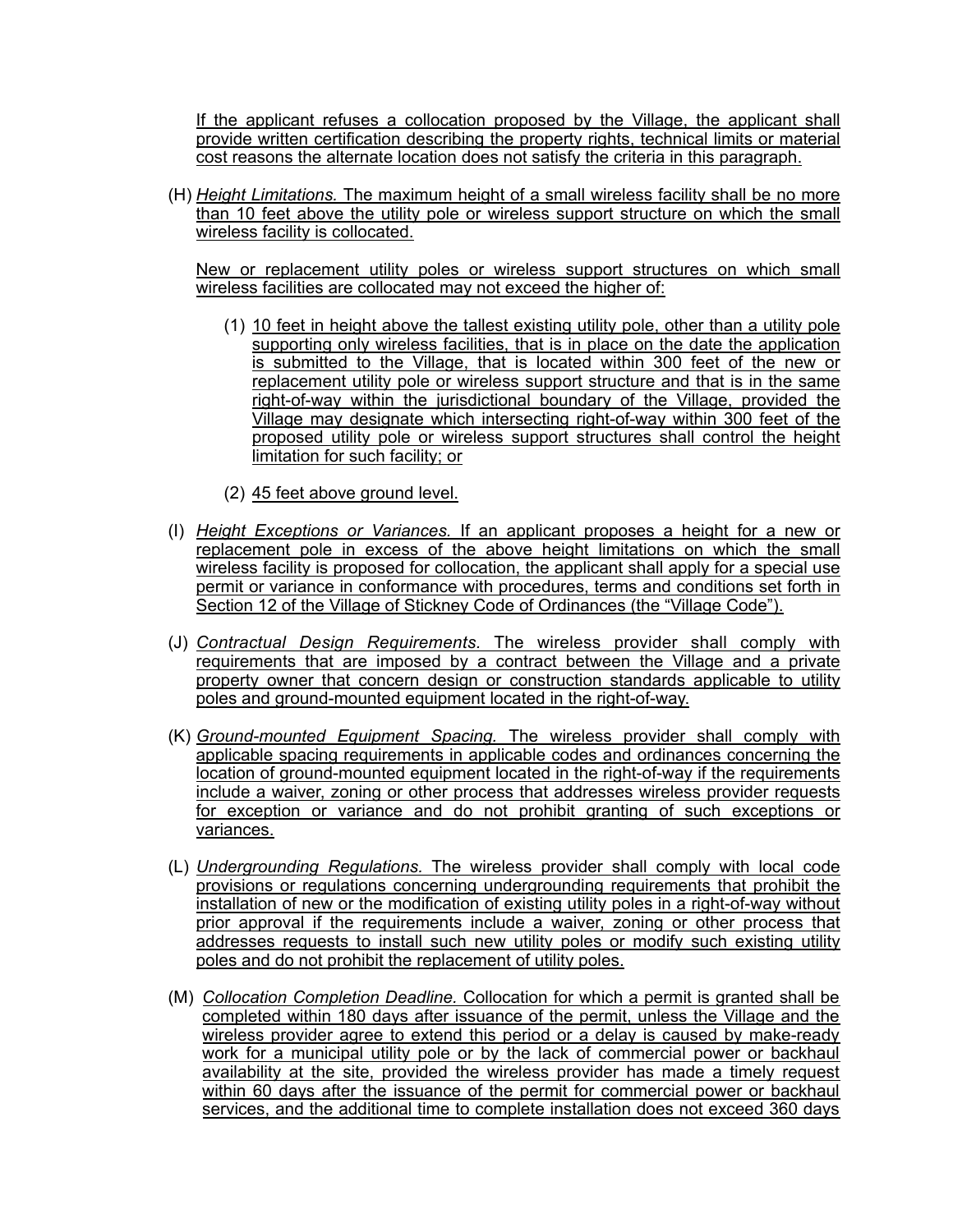after issuance of the permit. Otherwise, the permit shall be void unless the Village grants an extension in writing to the applicant.

# **Sec. 86.334. Application Fees.**

Application fees are imposed as follows:

- (A) Applicant shall pay an application fee of \$650 for an application to collocate a single small wireless facility on an existing utility pole or wireless support structure, and \$350 for each small wireless facility addressed in a consolidated application to collocate more than one small wireless facility on existing utility poles or wireless support structures.
- (B) Applicant shall pay an application fee of \$1,000 for each small wireless facility addressed in an application that includes the installation of a new utility pole for such collocation.
- (C) Notwithstanding any contrary provision of State law or local ordinance, applications pursuant to this Section shall be accompanied by the required application fee. Application fees shall be non-refundable.
- (D) The Village shall not require an application, approval or permit, or require any fees or other charges, from a communications service provider authorized to occupy the rights-of-way, for:
	- (1) Routine maintenance; or
	- (2) The replacement of wireless facilities with wireless facilities that are substantially similar, the same size, or smaller if the wireless provider notifies the Village at least 10 days prior to the planned replacement and includes equipment specifications for the replacement of equipment consistent with subsection d. under the Section titled Application Requirements; or
	- (3) The installation, placement, maintenance, operation or replacement of micro wireless facilities suspended on cables that are strung between existing utility poles in compliance with applicable safety codes.
- (E) Wireless providers shall secure a permit from the Village to work within rights-of-way for activities that affect traffic patterns or require lane closures.

## **Sec. 86-335. Exceptions to Applicability.**

Nothing in this Ordinance authorizes a person to collocate small wireless facilities on:

- (A) Property owned by a private party or property owned or controlled by the Village or another unit of local government that is not located within rights-of-way, or a privately-owned utility pole or wireless support structure without the consent of the property owner; or
- (B) Property owned, leased, or controlled by a park district, forest preserve district, or conservation district for public park, recreation or conservation purposes without the consent of the affected district, excluding the placement of facilities on rights-of-way located in an affected district that are under the jurisdiction and control of a different unit of local government as provided by the Illinois Highway Code; or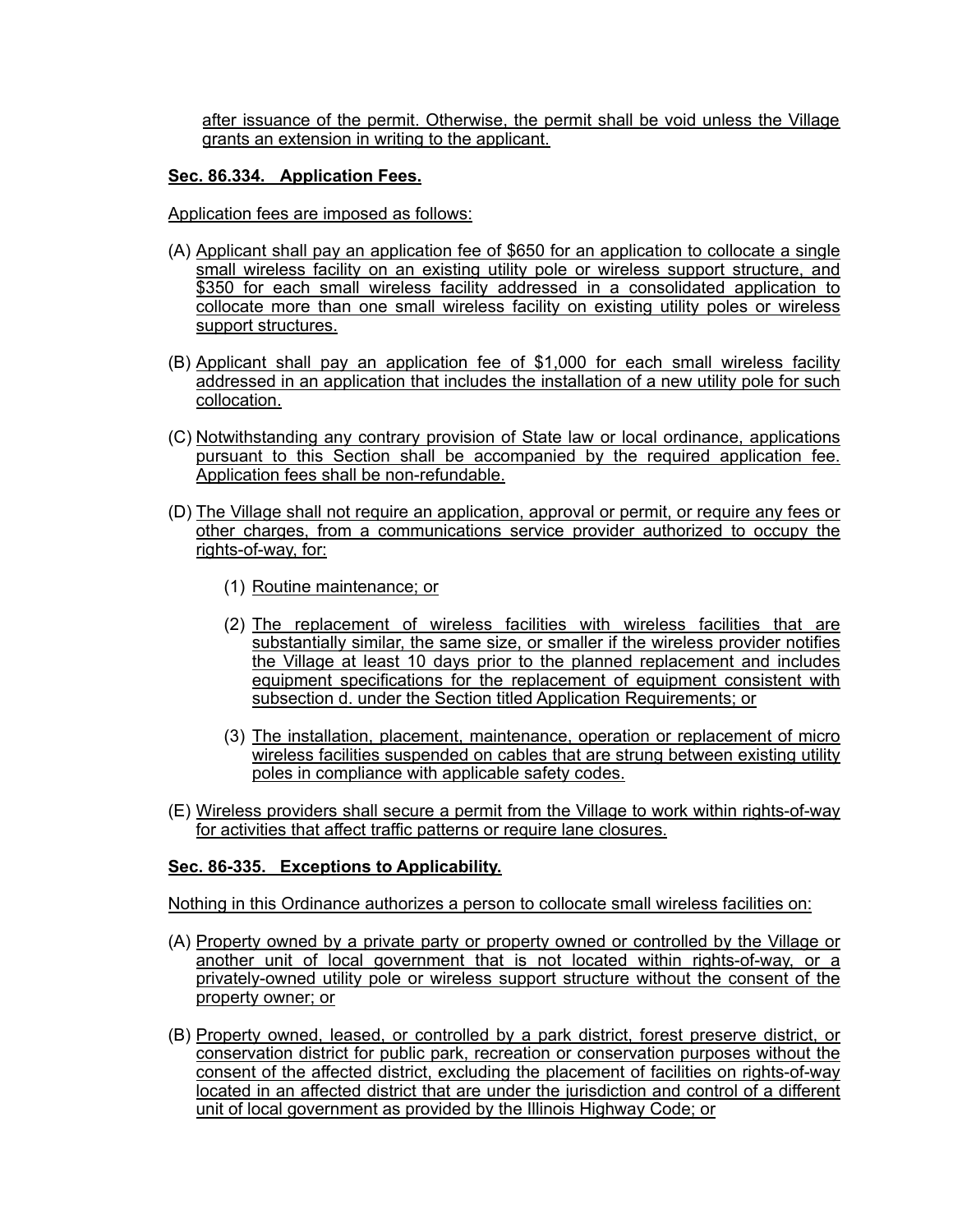(C) Property owned by a rail carrier registered under Section 18c-7201 of the Illinois Vehicle Code, Metra Commuter Rail or any other public commuter rail service, or an electric utility as defined in Section 16-102 of the Public Utilities Act, without the consent of the rail carrier, public commuter rail service, or electric utility. The provisions of this Ordinance do not apply to an electric or gas public utility or such utility's wireless facilities if the facilities are being used, developed and maintained consistent with the provisions of subsection (i) of Section 16-108.5 of the Public Utilities Act.

For the purposes of this subsection, "public utility" has the meaning given to that term in Section 3-105 of the Public Utilities Act. Nothing in this Ordinance shall be construed to relieve any person from any requirement (a) to obtain a franchise or a State-issued authorization to offer cable service or video service or (b) to obtain any required permission to install, place, maintain, or operate communications facilities, other than small wireless facilities subject to this Ordinance.

# **Sec. 86-336. Pre-Existing Agreements.**

Existing agreements between the Village and wireless providers that relate to the collocation of small wireless facilities in the right-of-way, including the collocation of small wireless facilities on Village utility poles, that were in effect on June 1, 2018, remain in effect for all small wireless facilities collocated on the Village's utility poles pursuant to applications submitted to the Village before June 1, 2018, subject to applicable termination provisions contained therein. Agreements entered into after June 1, 2018, shall comply with this Ordinance.

A wireless provider that has an existing agreement with the Village on the effective date of the Act may accept the rates, fees and terms that the Village makes available under this Ordinance for the collocation of small wireless facilities or the installation of new utility poles for the collocation of small wireless facilities that are the subject of an application submitted two or more years after the effective date of the Act by notifying the Village that it opts to accept such rates, fees and terms. The existing agreement remains in effect, subject to applicable termination provisions, for the small wireless facilities the wireless provider has collocated on the Village's utility poles pursuant to applications submitted to the Village before the wireless provider provides such notice and exercises its option under this paragraph.

# **Sec. 86-337. Annual Recurring Rate.**

A wireless provider shall pay to the Village an annual recurring rate to collocate a small wireless facility on a Village utility pole located in a right-of-way that equals (i) \$200 per year or (ii) the actual, direct and reasonable costs related to the wireless provider's use of space on the Village utility pole.

If the Village has not billed the wireless provider actual and direct costs, the fee shall be \$200 payable on the first day after the first annual anniversary of the issuance of the permit or notice of intent to collocate, and on each annual anniversary date thereafter.

## **Sec. 86-338. Abandonment.**

A small wireless facility that is not operated for a continuous period of 12 months shall be considered abandoned. The owner of the facility shall remove the small wireless facility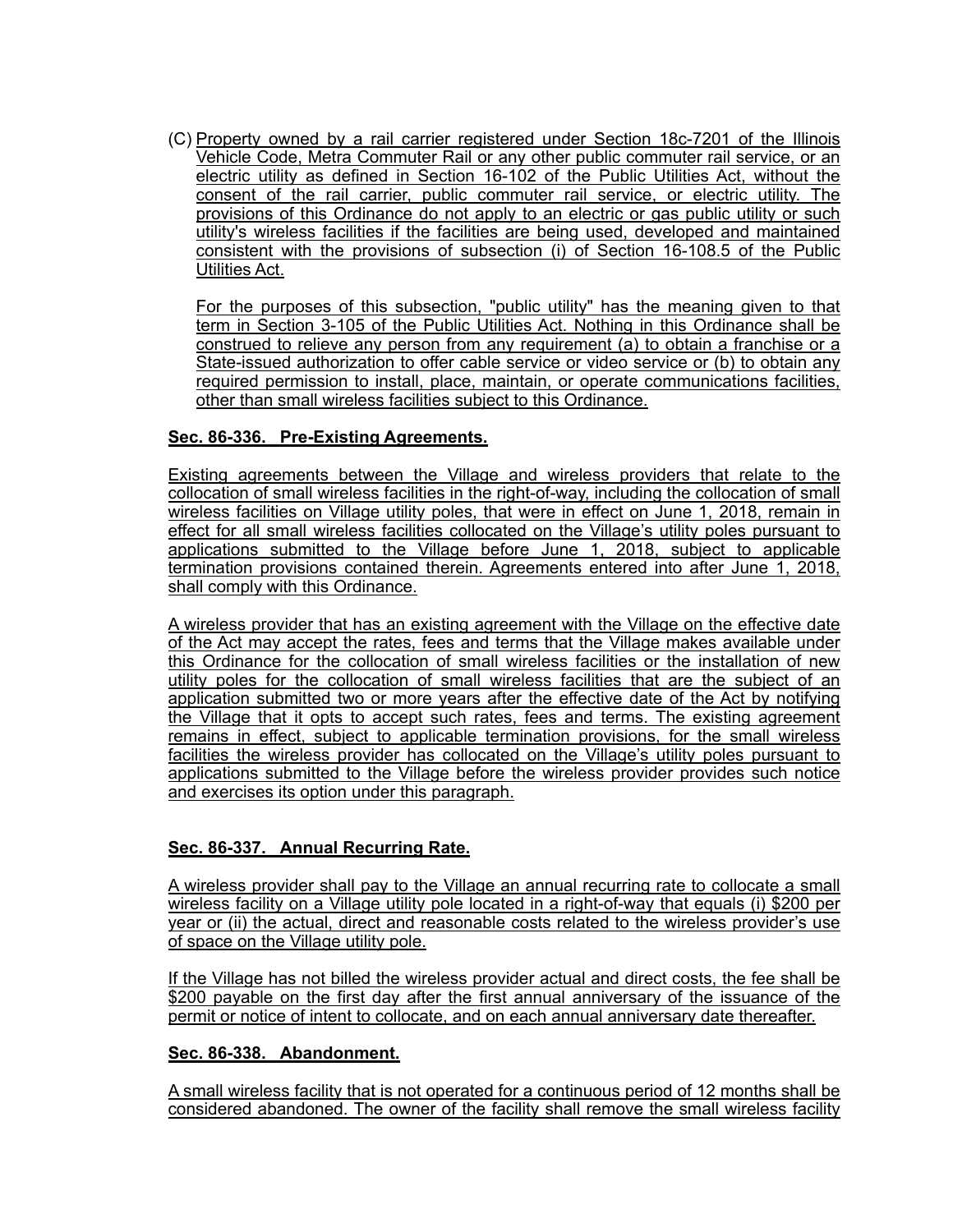within 90 days after receipt of written notice from the Village notifying the wireless provider of the abandonment.

The notice shall be sent by certified or registered mail, return receipt requested, by the Village to the owner at the last known address of the wireless provider. If the small wireless facility is not removed within 90 days of such notice, the Village may remove or cause the removal of such facility pursuant to the terms of its pole attachment agreement for municipal utility poles or through whatever actions are provided for abatement of nuisances or by other law for removal and cost recovery.

A wireless provider shall provide written notice to the Village if it sells or transfers small wireless facilities within the jurisdiction of the Village. Such notice shall include the name and contact information of the new wireless provider.

# **Sec. 86-339. Dispute Resolution.**

The Circuit Court of Cook County shall have exclusive jurisdiction to resolve all disputes arising under the Small Wireless Facilities Deployment Act. Pending resolution of a dispute concerning rates for collocation of small wireless facilities on municipal utility poles within the right-of-way, the Village shall allow the collocating person to collocate on its poles at annual rates of no more than \$200 per year per municipal utility pole, with rates to be determined upon final resolution of the dispute.

# **Sec. 86-340. Indemnification.**

A wireless provider shall indemnify and hold the Village harmless against any and all liability or loss from personal injury or property damage resulting from or arising out of, in whole or in part, the use or occupancy of the Village improvements or right-of-way associated with such improvements by the wireless provider or its employees, agents, or contractors arising out of the rights and privileges granted under this Ordinance and the Act. A wireless provider has no obligation to indemnify or hold harmless against any liabilities and losses as may be due to or caused by the sole negligence of the Village or its employees or agents. A wireless provider shall further waive any claims that they may have against the Village with respect to consequential, incidental, or special damages, however caused, based on the theory of liability.

# **Sec. 86-341. Insurance.**

The wireless provider shall carry, at the wireless provider's own cost and expense, the following insurance:

- (A) Property insurance for its property's replacement cost against all risks;
- (B) Workers' compensation insurance, as required by law;

OR

(C) Commercial general liability insurance with respect to its activities on the Village improvements or rights-of-way to afford minimum protection limits consistent with its requirements of other users of Village improvements or rights-of-way, including coverage for bodily injury and property damage.

The wireless provider shall include the Village as an additional insured on the commercial general liability policy and provide certification and documentation of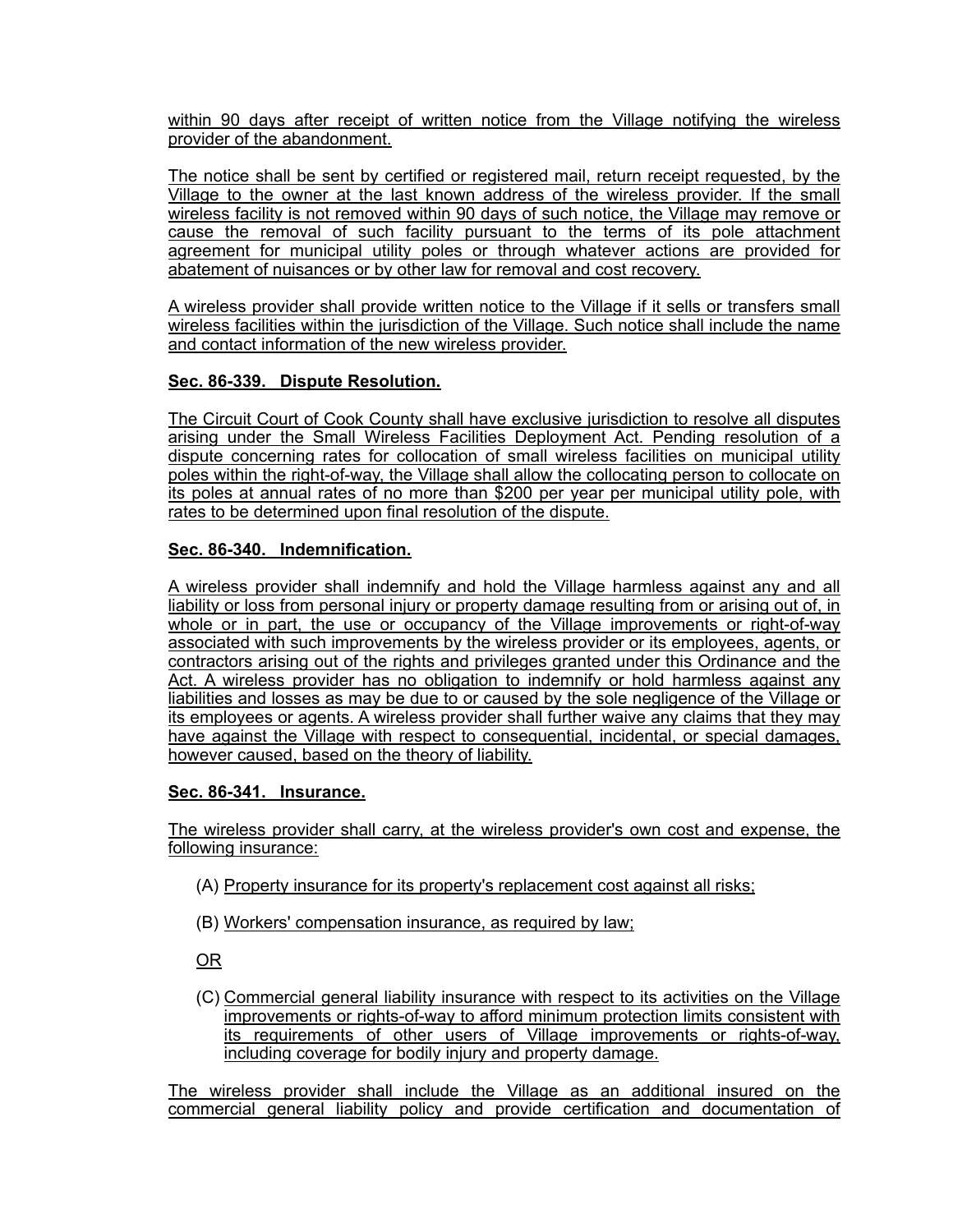inclusion of the Village in a commercial general liability policy prior to the collocation of any wireless facility.

If the Applicant is not providing such insurance to protect the contractors and subcontractors performing the work, then such contractors and subcontractors shall comply with this section.

(a) A wireless provider may self-insure all or a portion of the insurance coverage and limit requirement required by the Village. A wireless provider that self-insures is not required, to the extent of the self-insurance, to comply with the requirement for the name of additional insureds under this Section. A wireless provider that elects to selfinsure shall provide to the Village evidence sufficient to demonstrate its financial ability to self-insure the insurance coverage limits required by the Village.

## **Sec. 86-330. Definitions.**

For the purposes of this Division, the following terms will have the following meaning:

*Alternative Antenna Structure* shall mean an existing pole or other structure within the public right-of-way that can be used to support an antenna and is not a utility pole or a Village-owned infrastructure.

*Antenna* shall mean communications equipment that transmits or receives electromagnetic radio signals used in the provision of any type of wireless communications services.

*Applicant* shall mean any person or entity submitting an application to install personal wireless telecommunication facilities or structures to support the facilities within a public right-of-way.

*Distributed Antenna System ("DAS")* shall mean a network or facility to which all the following apply: (1) it distributes radio frequency signals to provide Wireless Service; (2) it meets the size limitations of a Small Cell Facility; and (3) it consists of all the following: (a) remote antenna nodes deployed throughout a desired coverage area; (b) a high-capacity signal transport medium connected to a central hub site; and (c) equipment located at the hub site to process or control the radio frequency signals through the antennas.

*Facility* shall mean all structures, devices, objects and materials (including, but not limited to, track and rails, wires, ducts, fiber optic cable antennas, Distributed Antenna Systems, Small Cell Facilities, vaults, boxes, equipment enclosures, cabinets, pedestals, poles, conduits, grates, covers, pipes, cables, and appurtenances thereto) located on, over, above, along, upon, under, across or within rights-of-way governed by this Division. For purposes of this Division, the term "facility" shall not include any facility owned or operated by the Village, unless otherwise provided herein.

*Landscape Screening* shall mean the installation at grade of plantings, shrubbery, bushes or other foliage intended to screen the base of a personal wireless telecommunication facility from public view.

*Monopole* shall mean a structure composed of a single spire, pole or tower designed and used to support antennas or related equipment and that is not a utility pole, an alternative antenna structure, or a Village-owned infrastructure.

*Personal Wireless Telecommunication Antenna* shall mean an antenna that is part of a personal wireless telecommunications facility.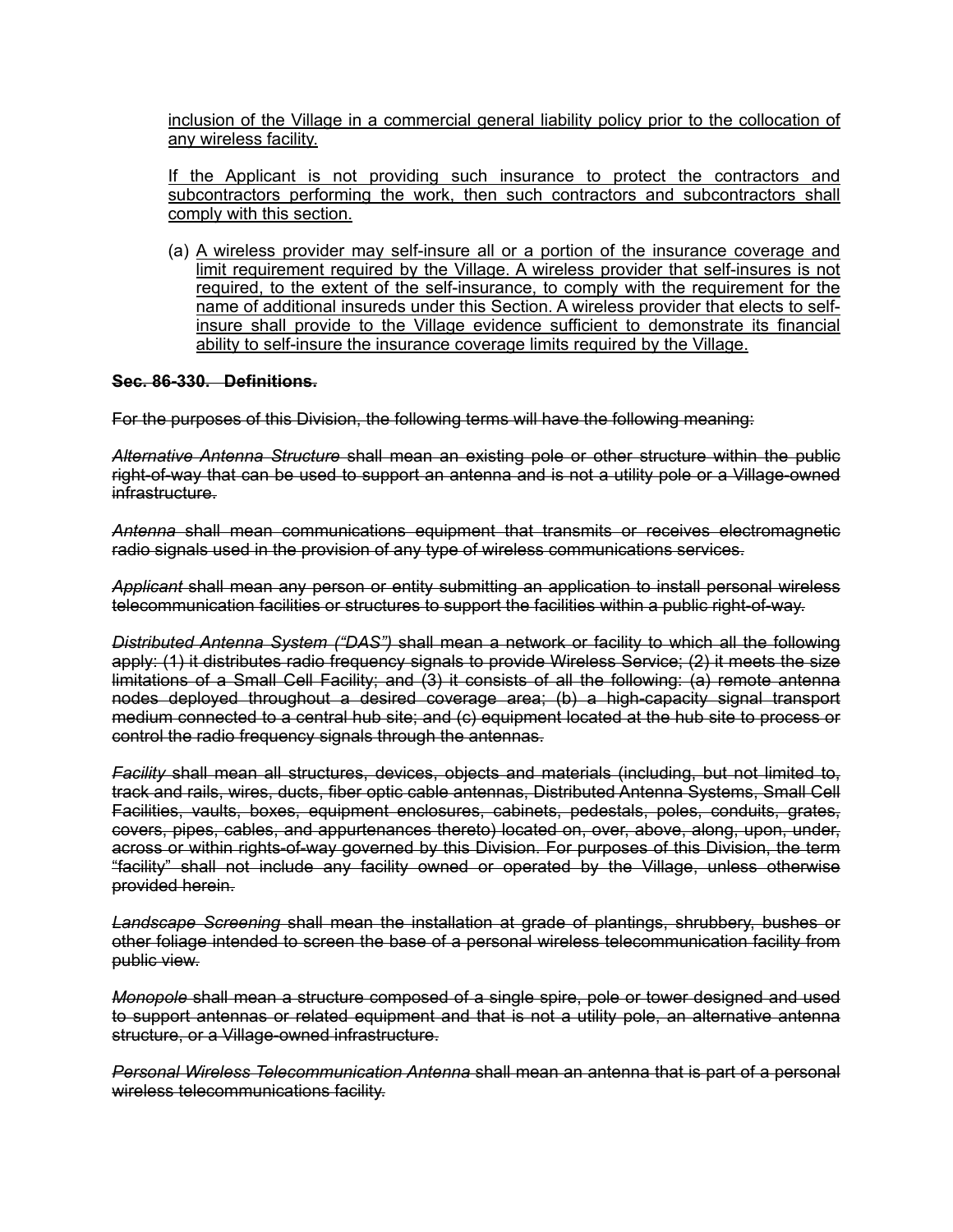*Personal Wireless Telecommunication Equipment* shall mean equipment, exclusive of an antenna, that is part of a personal wireless telecommunications facility.

*Personal Wireless Telecommunications Facility* shall mean an antenna, equipment, and related improvements used, or designed to be used, to provide wireless transmission of voice, data video streams, images, or other information including, but not limited to, cellular phone service, personal communication service, paging and Wi-Fi antenna service.

*Replace or replacement* shall mean to substitute a new facility, in its entirety, for an existing facility.

*Right-of-Way* shall mean land dedicated or utilized for a street, trail, sidewalk, utility, railroad or other similar purpose.

*Small Cell Facility* shall mean a Personal Wireless Telecommunications Facility consisting of an antenna and related equipment either installed singly or as part of a network to provide coverage or enhance capacity in a limited defined area. Generally, these installations are singleservice provider installations. Small Cell Facilities used to provide Wireless Service shall conform to the following size limitations: (1) each antenna is located inside an enclosure of not more than six (6) cubic feet in volume or, in the case of an antenna that has exposed elements, the antenna and all its exposed elements could fit within an enclosure of not more than six (6) cubic feet in volume; and (2) all other wireless equipment associated with the facility is cumulatively not more than twenty-eight (28) cubic feet in volume. The calculation of equipment volume shall not include electric meters, concealment elements, telecommunications demarcation boxes, grounding equipment, power transfer switches, cut-off switches, and vertical cable runs for the connection of power and other services.

*Tower* shall mean any structure that is designed and constructed primarily for the purpose of supporting one or more antennas, including self-supporting lattice towers, guy towers, or monopole towers, and that is not a utility pole, an alternative antenna structure, or a Villageowned infrastructure. Except as otherwise provided for by this Ordinance, the requirements for a tower and associated antenna facilities shall be those required in this Ordinance.

*Utility Pole* shall mean an upright pole designed and used to support electric cables, telephone cables, telecommunication cables, cable service cables, which are used to provide lighting, traffic control, signage or a similar function.

*Variance or variation* shall mean a grant of relief by the Superintendent of Public Works or his/ her designee.

*Village-Owned Infrastructure* shall mean infrastructure in public right-of-way within the boundaries of the Village, including, but not limited to, streetlights, traffic signals, towers, structures, or buildings owned, operated or maintained by the Village.

*Wi-Fi Antenna* shall mean an antenna used to support Wi-Fi broadband Internet access service based on the IEEE 802.11 standard that typically uses unlicensed spectrum to enable communication between devices.

*Wireless Service* shall mean any telecommunications service using licensed or unlicensed wireless spectrum, whether at a fixed location or mobile, provided using Distributed Antenna Systems or Small Cell Facilities.

**Sec. 86-331. Permit required; permit application.**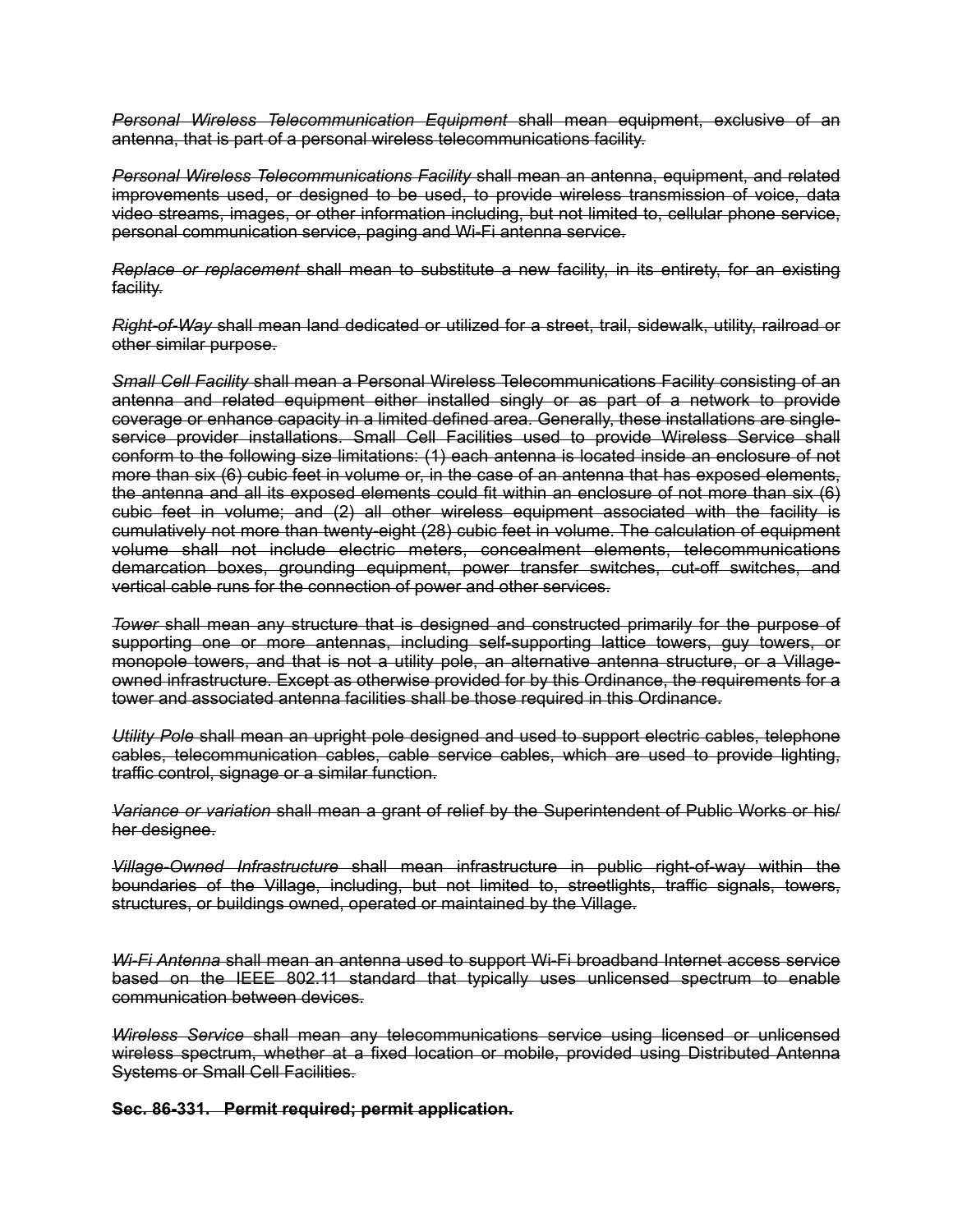- A. *Permit required.* Permits, applications, and fees related to personal wireless facilities and applications for the same in the right of way shall be governed by of this Division; however, where this Division is silent related to certain building permit fees or licensing fees, Chapter 18 (Building and Building Regulations) and any other applicable provisions of the Village Code shall control. No person shall construct any facility on, over, above, along, upon, under, across or within any Village right-of-way which: (1) changes the location of the facility; (2) adds a new facility; (3) disrupts the right-of-way; or (4) materially increases the amount of area or space occupied by the facility on, over, above, along, under, across or within the right-of-way, without first filing an application with the Building Department and obtaining a permit from the Village therefor, except as otherwise provided in this Division. No permit shall be required for the installation and maintenance of service connections to customers' premises where there will be no disruption of a right-of-way. All applications shall go through site review and approval with the Superintendent of Public Works or his/her designee.
- B. *Permit application.* All applications for permits pursuant to this Division shall be filed on a form provided by the Village and shall be filed in such number of duplicate copies as the Village may designate.
- C. *Minimum general application requirements.* The application shall be made by the Applicant or its duly authorized representative and shall contain, at a minimum, the following:
	- 1. The Applicant's name, address and telephone and facsimile numbers and a statement of the Applicant's interest in the work;
	- 2. The names, addresses, telephone and facsimile numbers and e-mail addresses of all professional consultants, if any, advising the Applicant with respect to the application;
	- 3. A general description of the proposed work and the purposes and intent of the facility and the uses to which the facility will be put. The scope and detail of such description shall be appropriate to the nature and character of the work to be performed, with special emphasis on those matters likely to be affected or impacted by the work proposed. The scope of work shall also indicate the type of equipment or facilities being installed and whether the equipment or facilities are new, a swap-out or exchange of facilities or equipment, or an upgrade to existing facilities and equipment.
	- 4. Evidence that the Applicant has placed on file with the Village:
		- a.A written traffic control plan demonstrating the protective measures and devices that will be employed, which shall be consistent with IDOT's Illinois Manual on Uniform Traffic Control Devices, to prevent injury or damage to persons or property and to minimize disruptions to efficient pedestrian and vehicular traffic; and
		- b.An emergency contingency plan, which shall specify the nature of potential emergencies including, without limitation, construction and hazardous materials emergencies and the intended response by the Applicant. The intended response shall include notification to the Village and shall promote protection of the safety and convenience of the public. Compliance with ICC regulations for emergency contingency plans constitutes compliance with this Division, unless the Village finds that additional information or assurances are needed.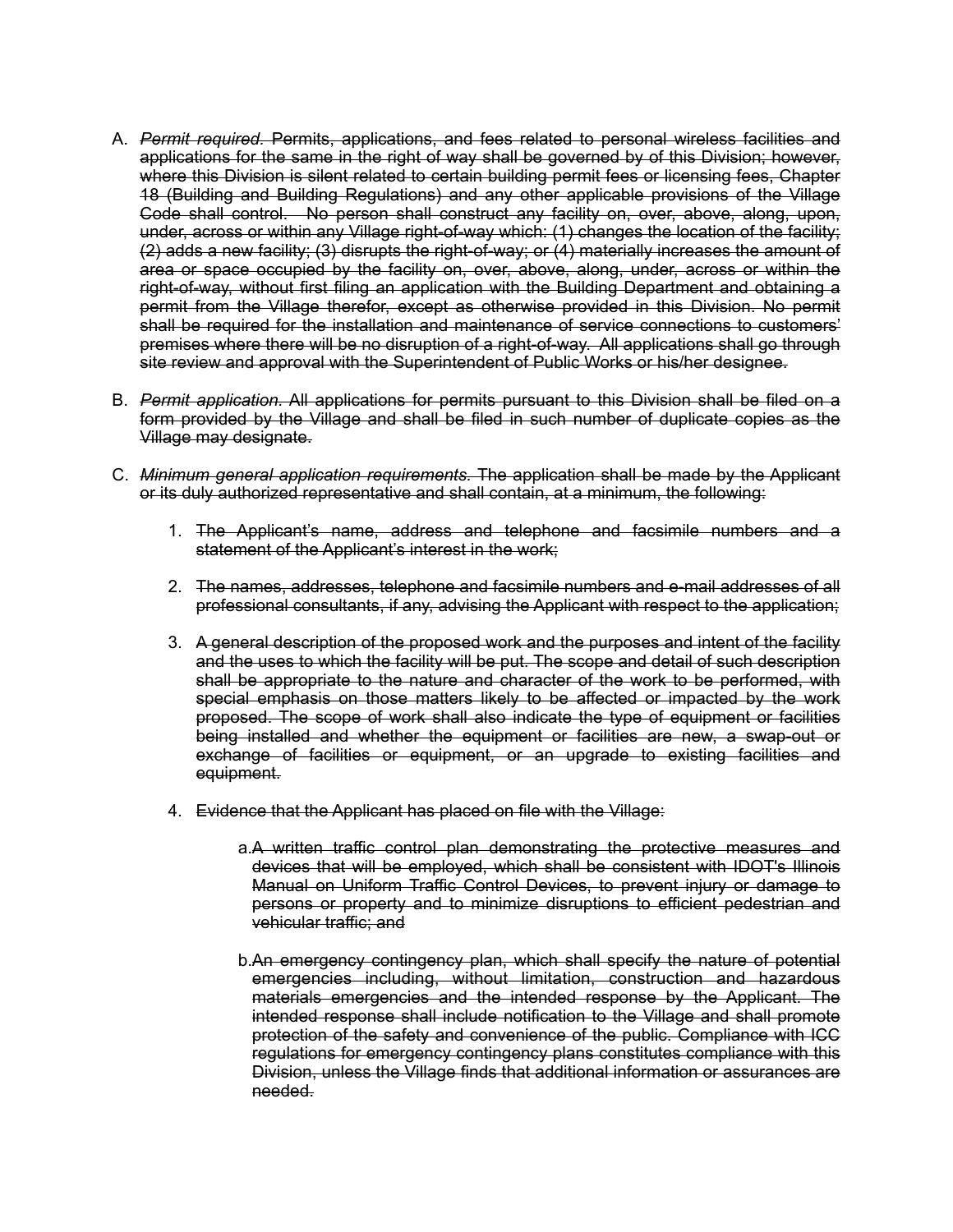- 5. Drawings, plans and specifications showing the work proposed, including the certification of an engineer that such drawings, plans and specifications comply with applicable laws, codes, rules and regulations;
- 6. Evidence of insurance as required by Section 86-258;
- 7. Any request for a variance from one or more provisions of this Division;
- 8. Such additional information as may be reasonably required by the Village; and
- 9. Evidence that any "Certificate of Public Convenience and Necessity" or other regulatory authorization that the Applicant is required by law to obtain, or that the Applicant has elected to obtain, has been issued by the ICC or another entity with jurisdictional authority.
- D. *Applicant's duty to update information.* Throughout the entire permit application review period and the construction period authorized by the permit, any amendments to information contained in a permit application shall be submitted by the Applicant in writing to the Village within thirty (30) calendar days after the change necessitating the amendment.
- E. *Application fees.* Unless otherwise provided by the applicable franchise, license or similar agreement, all applications for permits pursuant to this Division shall be accompanied by a fee as reasonably determined by the Village each year. No application fee is required to be paid by any electricity utility that is paying the municipal electricity infrastructure maintenance fee pursuant to the Electricity Infrastructure Maintenance Fee Law (35 ILCS 645/15, *et seq.*).

## **Sec. 86-332. Permitted placement; application and fees for personal wireless service in the right of way.**

- A. Personal wireless telecommunication facilities will be permitted to be placed in right-of-way within the jurisdiction of the Village as attachments to existing utility poles, alternative antenna structures, or Village-owned infrastructure subject to the following regulations:
	- 1. *Number Limitation and Co-Location.* The Superintendent of Public Works or his/her designee may regulate the number of personal wireless telecommunications facilities allowed on each utility pole or unit of Village-owned infrastructure except that no more than two (2) personal wireless telecommunications facilities will be permitted on utility poles or Alternative Antenna Structure of ninety (90) feet or less. Additionally, no more than three (3) personal wireless telecommunications facilities will be permitted on utility poles or Alternative Antenna Structures in excess of ninety (90) feet and less than one-hundred and twenty (120) feet. This Ordinance does not preclude or prohibit co-location of personal wireless telecommunication facilities on towers or monopoles that meet the requirements as set forth elsewhere in this Division or as required by federal law. In all cases, the Applicant shall provide the longitude and latitude for the location(s) for which the Applicant is applying to place the personal wireless telecommunications facilities described in this Division.
	- 2. *Non-Interference and compliance with applicable codes.* Personal wireless telecommunications facilities operating under a federal license shall not interfere in any way with any Village-owned or operated equipment or facilities or any FCC licensed or unlicensed users already having equipment on the facility, radio or other equipment at any time and shall not interfere in any way with FCC licensed or unlicensed users already having equipment on the facility, radio or other equipment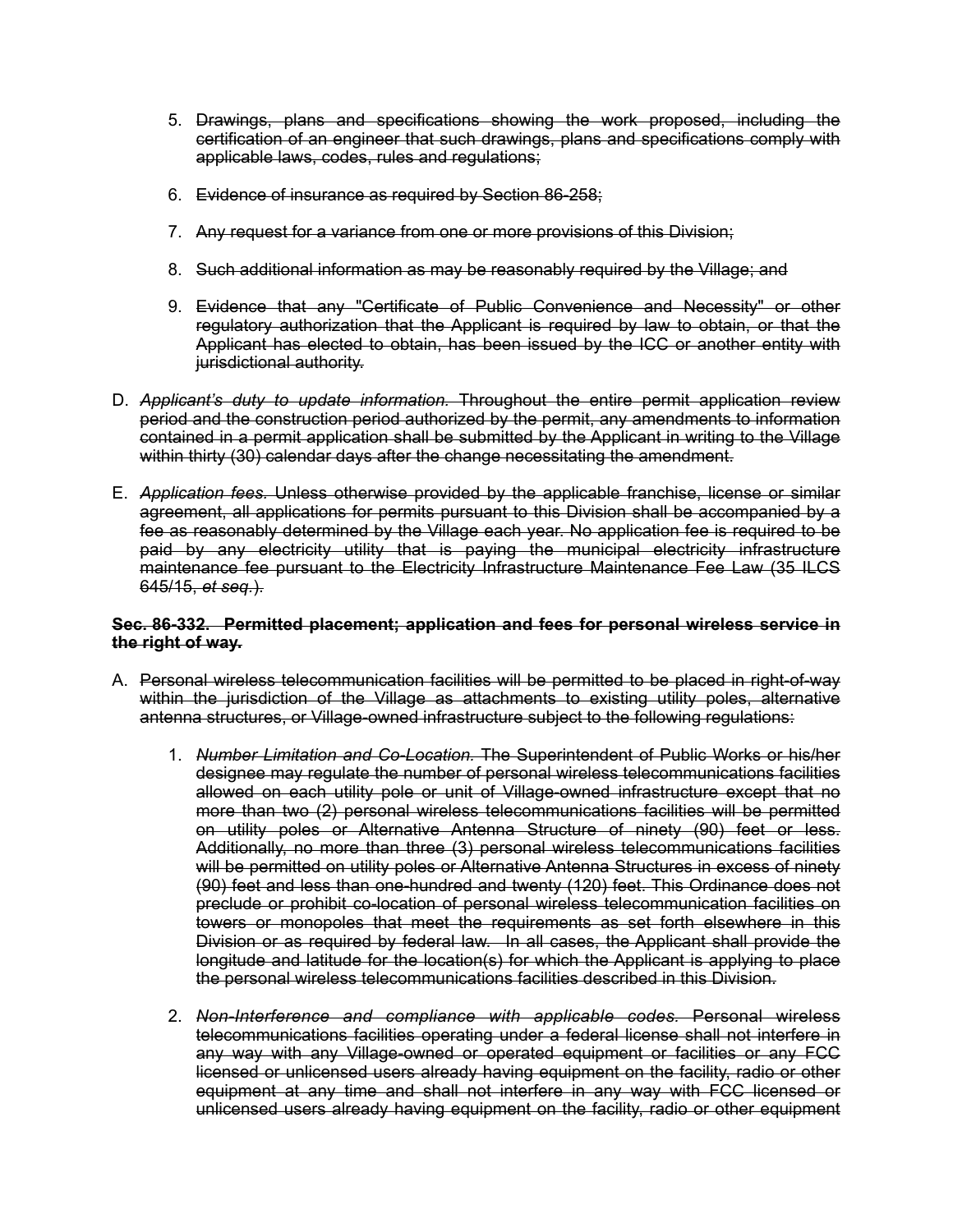placed in the right-of-way. Personal wireless telecommunications facilities shall comply with all applicable rules and requirements of the Federal Communications Commission and all applicable electrical codes and all other applicable codes.

- 3. *Separation and Clearance Requirements.* Personal wireless telecommunication facilities may be attached to a utility pole, alternative antenna structure, monopole, or Village-owned infrastructure only where such pole, structure, or infrastructure is located no closer than twenty-five (25) feet from any residential building, excluding garages, and no closer than three hundred (300) feet from any other personal wireless telecommunication facility. These requirements shall not apply to Villageowned equipment or facilities. A separation or lesser clearance may be allowed by the Superintendent of Public Works or his/her designee as an administrative variance to this Division when the Applicant establishes that the lesser separation or clearance is necessary to close a significant coverage or capacity gap in the Applicant's services or to otherwise provide adequate services to customers, and the proposed antenna or facility is the least intrusive means to do so within the right-ofway.
- 4. *Village-Owned Infrastructure.* Personal wireless telecommunication facilities can only be mounted to Village-owned infrastructure including, but not limited to, streetlights, traffic signal, towers, or buildings, if authorized by a license or other agreement between the owner or Applicant and the Village.
- 5. *New Towers.* No new monopoles or other towers to support personal wireless telecommunication facilities in excess of sixty (60) feet are permitted to be installed on right-of-way within the jurisdiction of the Village unless the Village Board finds, based on clear and convincing evidence provided by the Applicant, that locating the personal wireless telecommunications facilities on the right-of-way is necessary to close a significant coverage or capacity gap in the Applicant's services or to otherwise provide adequate services to customers, and the proposed new monopole or other tower within the right-of-way is the least intrusive means to do so.
- 6. *Attachment Limitations.* No personal wireless telecommunication antenna or facility within the right-of-way will be attached to a utility pole, alternative antenna structure, tower, or Village-owned infrastructure unless all of the following conditions are satisfied:
	- a. *Surface Area of Antenna.* The personal wireless telecommunication antenna, including antenna panels, whip antennas or dish-shaped antennas, cannot have a surface area of more than seven (7) cubic feet in volume.
	- b. *Size of Above-Ground Personal Wireless Telecommunication Facility.* The total combined volume of all above-ground equipment and appurtenances comprising a personal wireless telecommunication facility, exclusive of the antenna itself, cannot exceed thirty-two (32) cubic feet.
	- c. *Personal Wireless Telecommunication Equipment.* The operator of a personal wireless telecommunication facility must, whenever possible, locate the base of the equipment or appurtenances at a height of no lower than eight (8) feet above grade.
	- d. *Personal Wireless Telecommunication Services Equipment Mounted at Grade.* In the event that the operator of a personal wireless telecommunication facility proposes to install a facility where equipment or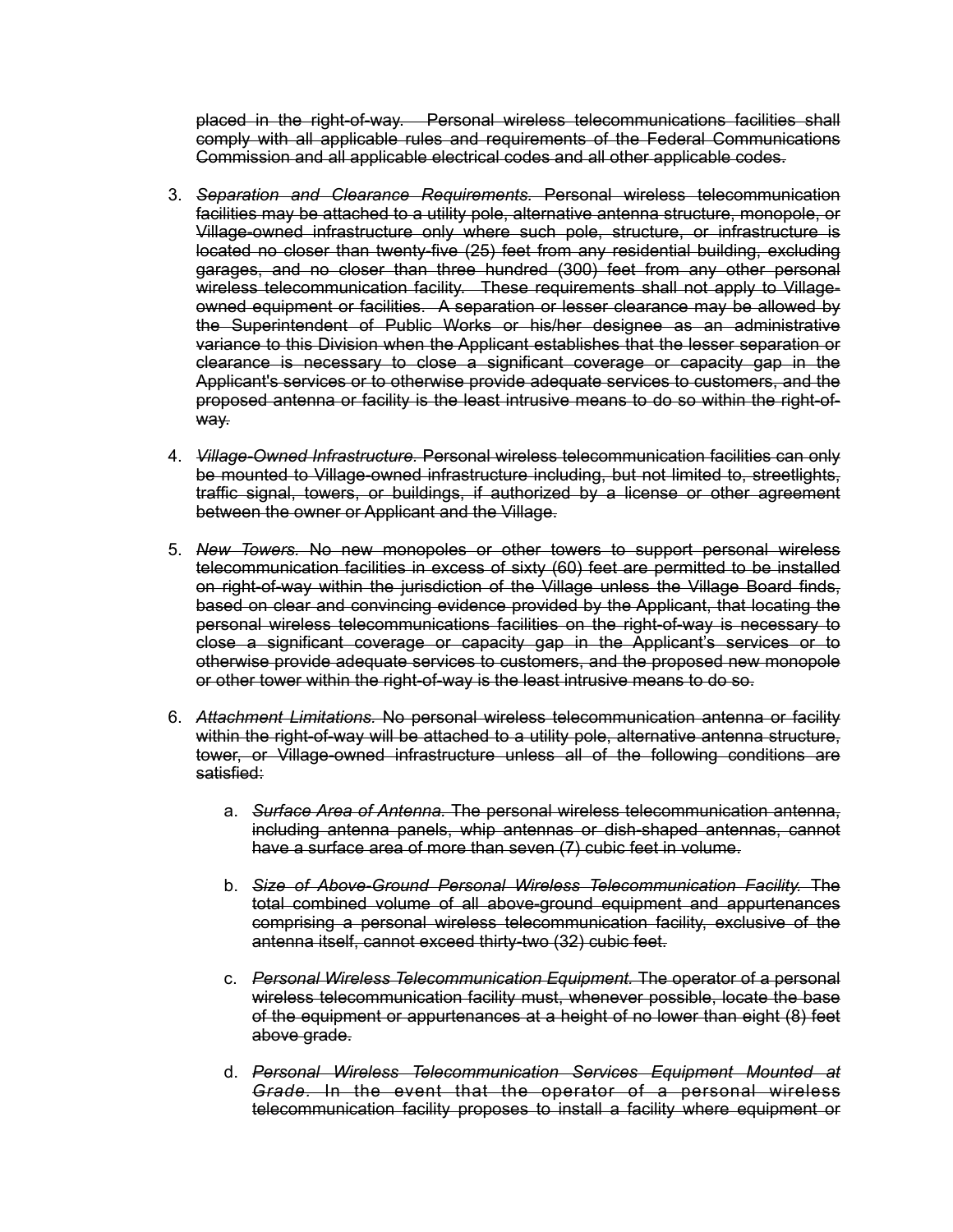appurtenances are to be installed at grade, screening must be installed to minimize the visibility of the facility. Screening must be installed at least three (3) feet from the equipment installed at-grade and eight (8) feet from a roadway.

- e. *Height.* The top of the highest point of the antenna cannot extend more than ten (10) feet above the highest point of the utility pole, alternative antenna support structure, tower or Village-owned infrastructure. If necessary, the replacement or new utility pole, alternative support structure or Village-owned infrastructure located within the public right-of-way may be no more than ten to seventy (10 – 70) feet higher than existing poles adjacent to the replacement or new pole or structure, or no more than ninety (90) feet in height overall, whichever is less, and shall be of a similar look and structure of other poles within a five hundred (500) foot area.
- f. *Color.* A personal wireless telecommunication facility, including all related equipment and appurtenances, must be a color that blends with the surroundings of the pole, structure, tower or infrastructure on which it is mounted and use non-reflective materials which blend with the materials and colors of the surrounding area and structures. Any wiring must be covered with an appropriate cover.
- g. *Antenna Panel Covering.* A personal wireless telecommunication antenna may include a radome, cap, or other antenna panel covering or shield, to the extent such covering would not result in a larger or more noticeable facility and, if proposed, such covering must be of a color that blends with the color of the pole, structure, tower, or infrastructure on which it is mounted.
- h. *Wiring and Cabling.* Wires and cables connecting the antenna to the remainder of the facility must be installed in accordance with the electrical code currently in effect in the Village. No wiring and cabling serving the facility will be allowed to interfere with any wiring or cabling installed by a cable television or video service operator, electric utility or telephone utility.
- i. *Grounding.* The personal wireless telecommunication facility must be grounded in accordance with the requirements of the electrical code currently in effect in the Village.
- j. *Guy Wires.* No guy or other support wires will be used in connection with a personal wireless telecommunication facility unless the facility is to be attached to an existing utility pole, alternative antenna support structure, tower, or Village-owned infrastructure that incorporated guy wires prior to the date that an Applicant has applied for a permit.
- k. *Pole Extensions.* Extensions to utility poles, alternative support structures, towers, and Village-owned infrastructure utilized for the purpose of connecting a personal wireless telecommunications antenna and its related personal wireless telecommunications equipment must have a degree of strength capable of supporting the antenna and any related appurtenances and cabling and capable of withstanding wind forces and ice loads in accordance with the applicable structural integrity standards as set forth in subsection (l) below. An extension must be securely bound to the utility pole, alternative antenna structure, tower, or Village-owned infrastructure in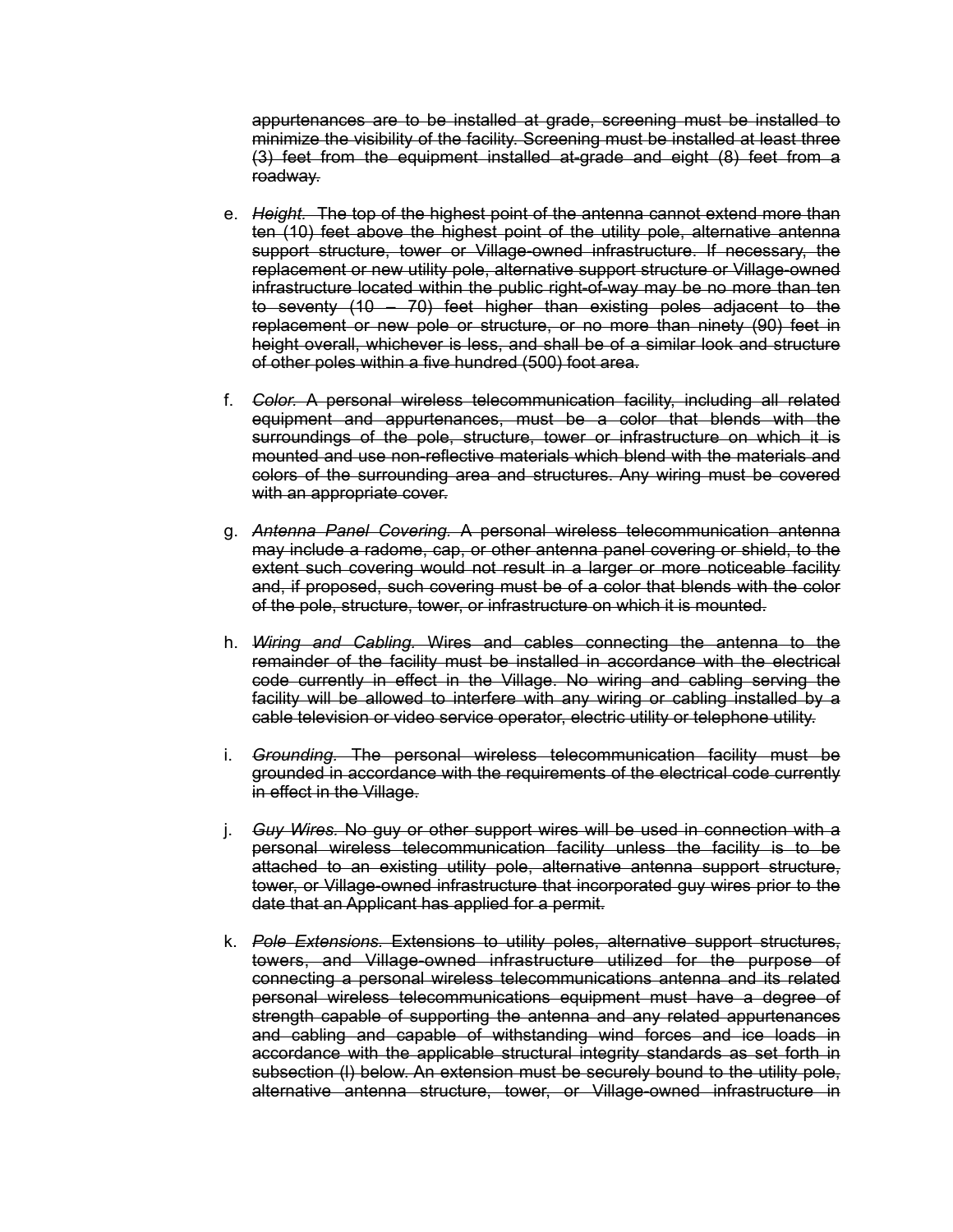accordance with applicable engineering standards for the design and attachment of such extensions.

- l. *Structural Integrity* The personal wireless telecommunication facility, including the antenna, pole extension and all related equipment must be designed to withstand a wind force and ice loads in accordance with applicable standards established in Chapter 25 of the National Electric Safety Code for utility poles, Rule 250-B and 250-C standards governing wind, ice, and loading forces on utility poles, in the American National Standards Institute (ANSI) in TIA/EIA Section 222-G established by the Telecommunications Industry Association (TIA) and the Electronics Industry Association (EIA) for steel wireless support structures and the applicable industry standard for other existing structures, which are hereby adopted for the purpose of this Division. For any facility attached to Village-owned infrastructure or, in the discretion of the Village, for a utility pole, tower, or alternative antenna structure, the operator of the facility must provide the Village with a structural evaluation of each specific location containing a recommendation that the proposed installation passes the standards described above. The evaluation must be prepared by a professional structural engineer licensed in the State of Illinois.
- 7. *Signage.* Other than signs required by federal law or regulations or identification and location markings, installation of signs on a personal wireless telecommunication facility is prohibited.
- 8. *Screening.* Screening requirements shall be treated consistently with the landscape requirements herein with the exception that the fence height shall be a minimum of six (6) feet and a maximum of eight (8) feet. Appropriate landscaping must be located and maintained and must provide the maximum achievable screening, as determined by the Village, from view of adjoining properties and public or private streets. Landscape screening when permitted in the right-of-way must be provided with a clearance of three (3) feet in all directions from the facility. The color of housing for ground-mounted equipment must blend with the surroundings. For a covered structure, the maximum reasonably achievable screening must be provided between such facility and the view from adjoining properties and public or private streets. In lieu of the operator installing the screening, the Village, at its sole discretion, may accept a fee from the operator of the facility for the acquisition, installation, or maintenance of landscaping material by the Village.
- 9. *Permission to Use Utility Pole or Alterative Antenna Structure.* The operator of a personal wireless telecommunication facility must submit to the Village written copies of the approval from the owner of a utility pole, monopole, or an alternative antenna structure, to mount the personal wireless telecommunication facility on that specific pole, tower, or structure, prior to issuance of the Village permit.
- 10. *Licenses and Permits.* The operator of a personal wireless telecommunication facility must verify to the Village that it has received all concurrent licenses and permits required by other agencies and governments with jurisdiction over the design, construction, location and operation of said facility have been obtained and will be maintained within the corporate limits of the Village.
- 11. *Variance Requirements.* Each location of a personal wireless telecommunication facility within a right-of-way must meet all of the requirements of this Division, unless a variance has been obtained. An Applicant requesting a variance from one or more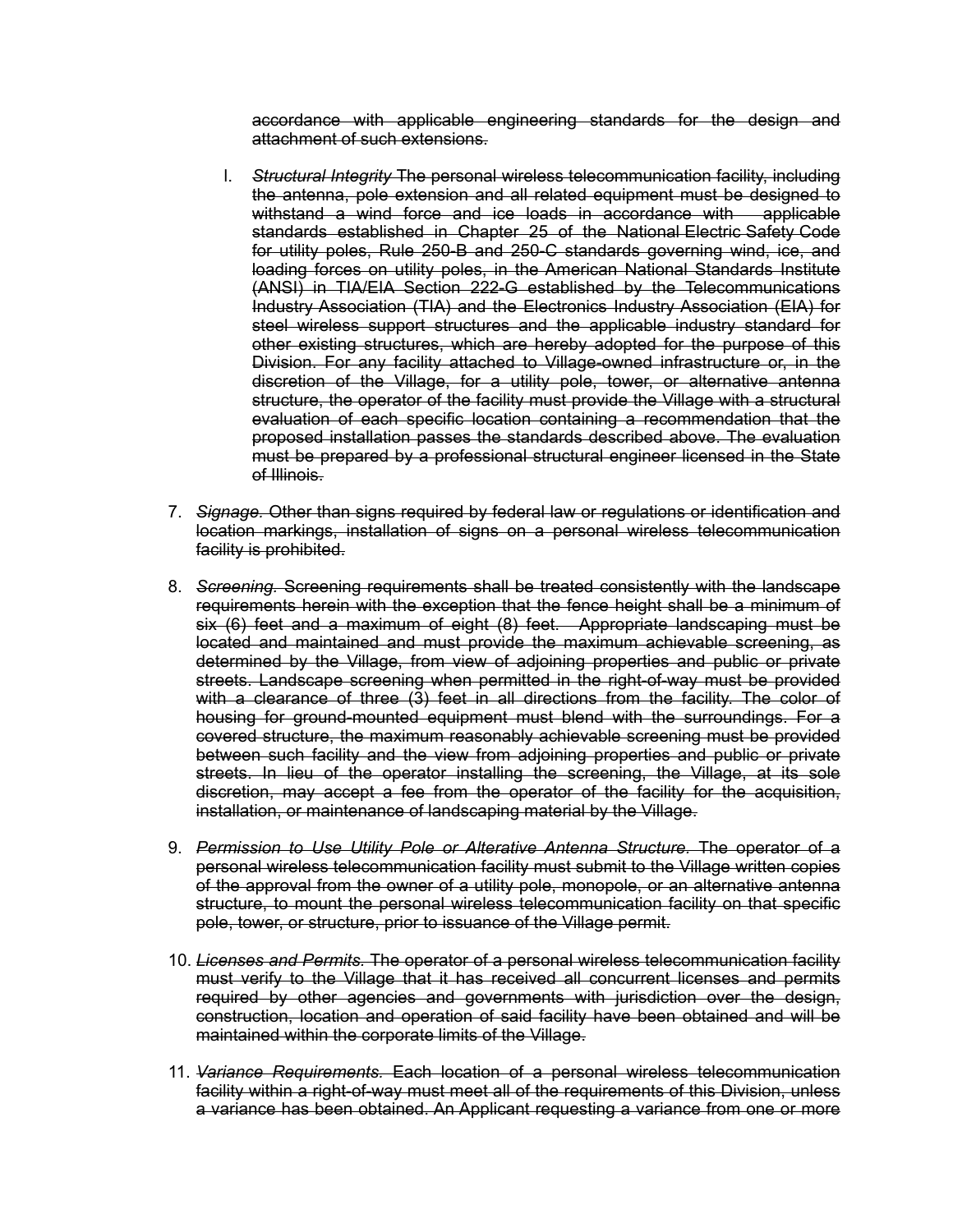of the provisions of this Variance must do so in writing to the Superintendent of Public Works as a part of the permit application. The request shall identify each provision of this Division from which a variance is requested and the reasons why a variance should be granted.

- a. The Superintendent of Public Works shall decide, on an individual basis, whether a variance is authorized for each provision of this Division identified in the variance request. The Superintendent of Public Works may authorize a variance only if the Applicant requesting the variance has demonstrated that:
	- 1.One or more conditions not under the control of the Applicant (such as terrain features or an irregular right-of-way line) create a special hardship that would make enforcement of the provision unreasonable, given the public purposes to be achieved by the provision; and
	- 2.All other designs, methods, materials, locations, or facilities that would conform with the provision from which a variance is requested are impracticable in relation to the requested approach.
- b. As a condition for authorizing a variance, the Superintendent of Public Works may require the Applicant requesting the variance to meet reasonable standards and conditions that may or may not be expressly contained within this Division, but which carry out the purposes of this Division.
- c. Any Applicant aggrieved by any order, requirement, decision or determination, including the denial of a variance, made by the Superintendent of Public Works under the provisions of this Division shall have the right to appeal to the Village Board, or such other board or commission as may be designated by the Village Board. The application for appeal shall be submitted in writing to the Village Clerk within thirty (30) calendar days after the date of such order, requirement, decision, or determination. The Village Board shall commence its consideration of the appeal at the Village Board's next regularly scheduled meeting occurring at least seven (7) calendar days after the filing of the appeal. The Village Board shall timely decide the appeal.
- 12. *Abandonment and Removal.* Any personal wireless telecommunication facility located within the corporate limits of the Village that is not operated for a continuous period of twelve (12) months, shall be considered abandoned and the owner of the facility must remove same within ninety (90) calendar days of receipt of written notice from the Village notifying the owner of such abandonment. Such notice shall be sent by certified or registered mail, return-receipt-requested, by the Village to such owner at the last known address of such owner. In the case of personal wireless telecommunication facilities attached to Village owned infrastructure, if such facility is not removed within ninety (90) calendar days of such notice, the Village may remove or cause the removal of such facility through the terms of the applicable license agreement or through whatever actions are provided by law for removal and cost recovery.
- 13. *Reimbursements for Costs.* The Applicant or telecommunications retailer shall be solely responsible for any and all costs incurred by the Village associated with the installation, repair, replacement, or removal of the Applicant or telecommunications provider's equipment. The costs shall include but are not limited to impact fees for street closures; costs related to traffic enforcement at the site where the installation, repair, replacement, or removal has occurred; any costs related to returning the right-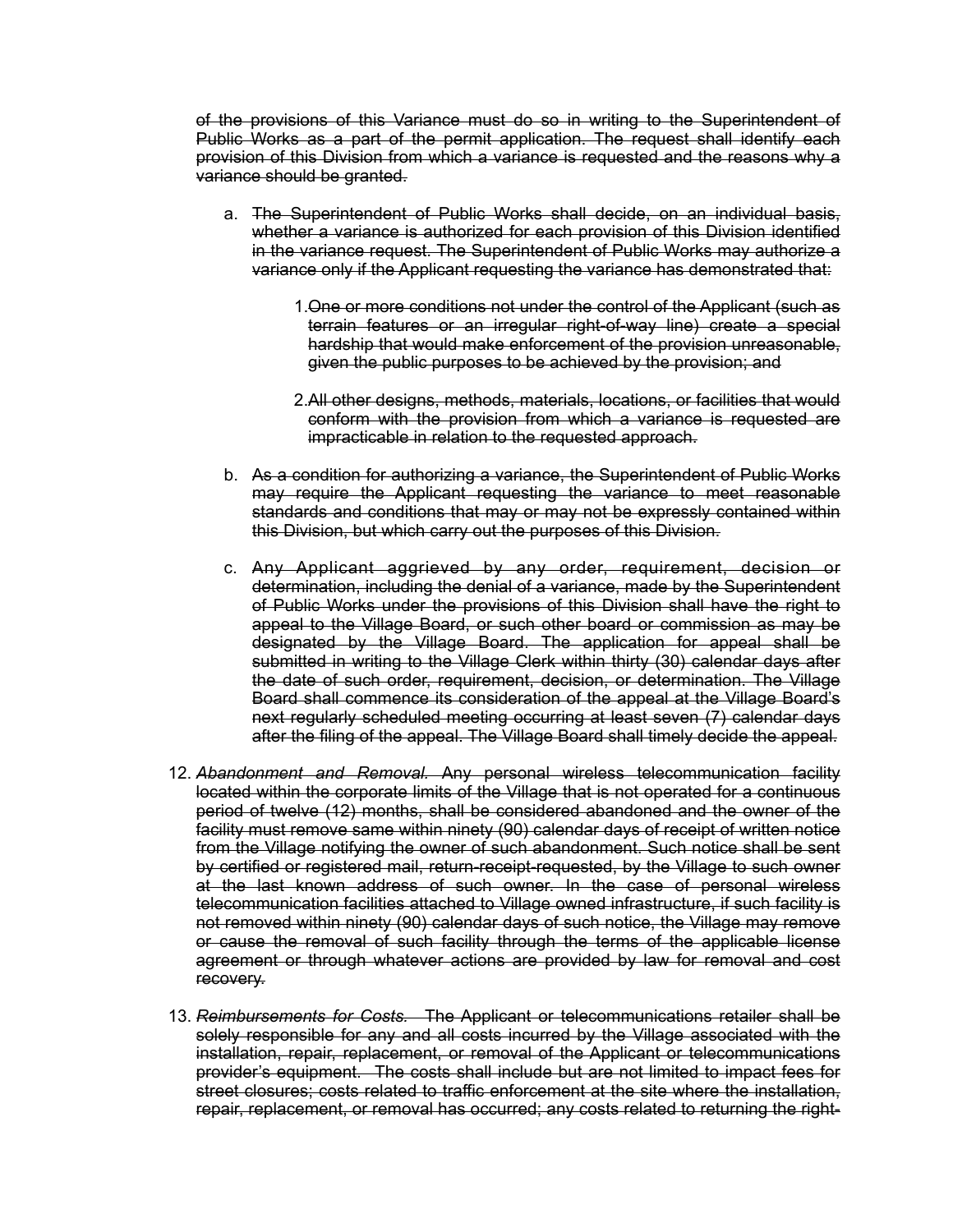of-way to its original state prior to the installation, repair, replacement, or removal of the Applicant or telecommunications provider's equipment.

- B. *Application and Annual fees*.
	- 1. Unless otherwise provided by the applicable franchise, license, or similar agreement, all applications for permits pursuant to this Division shall be accompanied by a fee as reasonably determined by the Village each year. The Applicant shall also reimburse the Village for any fees charged to the Village for professional services (engineering fees, legal fees, site review fees, etc.) related to the processing of the applications. The application fees are intended to reimburse the Village for its internal administrative costs related to processing the applications made under this Division.
	- 2. No application fee is required to be paid by any electricity utility that is paying the municipal electricity infrastructure maintenance fee pursuant to the Electricity Infrastructure Maintenance Fee Law (35 ILCS 645/15, *et seq.*). However, such Applicants shall remain responsible for reimbursing the Village for the cost of its professional services employed in reviewing the application.
	- 3. For the installation of a Distributed Antenna System or Small Cell Facility, a telecommunications retailer shall pay the following application fees:
		- a. Two thousand dollars (\$2,000.00) for a new facility.
		- b. Two thousand dollars (\$2,000.00) for the attachment to and, if applicable, replacement of a Village-owned facility.
		- c. One thousand dollars (\$1,000.00) for the attachment to a utility-owned facility.
	- 4. A telecommunications retailer that obtained a permit and installed a Distributed Antenna System or a Small Cell Facility within the Village's jurisdiction shall pay the following annual license fees:
		- a. Three thousand six hundred dollars (\$3,600.00) for a new facility.
		- b. Three thousand six hundred dollars (\$3,600.00) per attachment to and, if applicable, replacement of a Village-owned facility.
		- c. One thousand two hundred dollars (\$1,200.00) per attachment to a utilityowned facility.
	- 5. The Village shall invoice the telecommunications retailer for such annual fee(s) due on or about January 1 of each year, and the telecommunications retailer shall pay such invoice within thirty (30) calendar days after its receipt thereof.

## C. *Penalty for Violations*

- 1. Any and all persons or parties who violate the terms and provisions of this Division shall be subject to a minimum fine of \$750.00 per day. Each day shall be considered a new violation.
- 2. Any fine levied shall be appealable pursuant to the Illinois Administrative Review Act, 735 ILCS 5/3-101, *et seq*,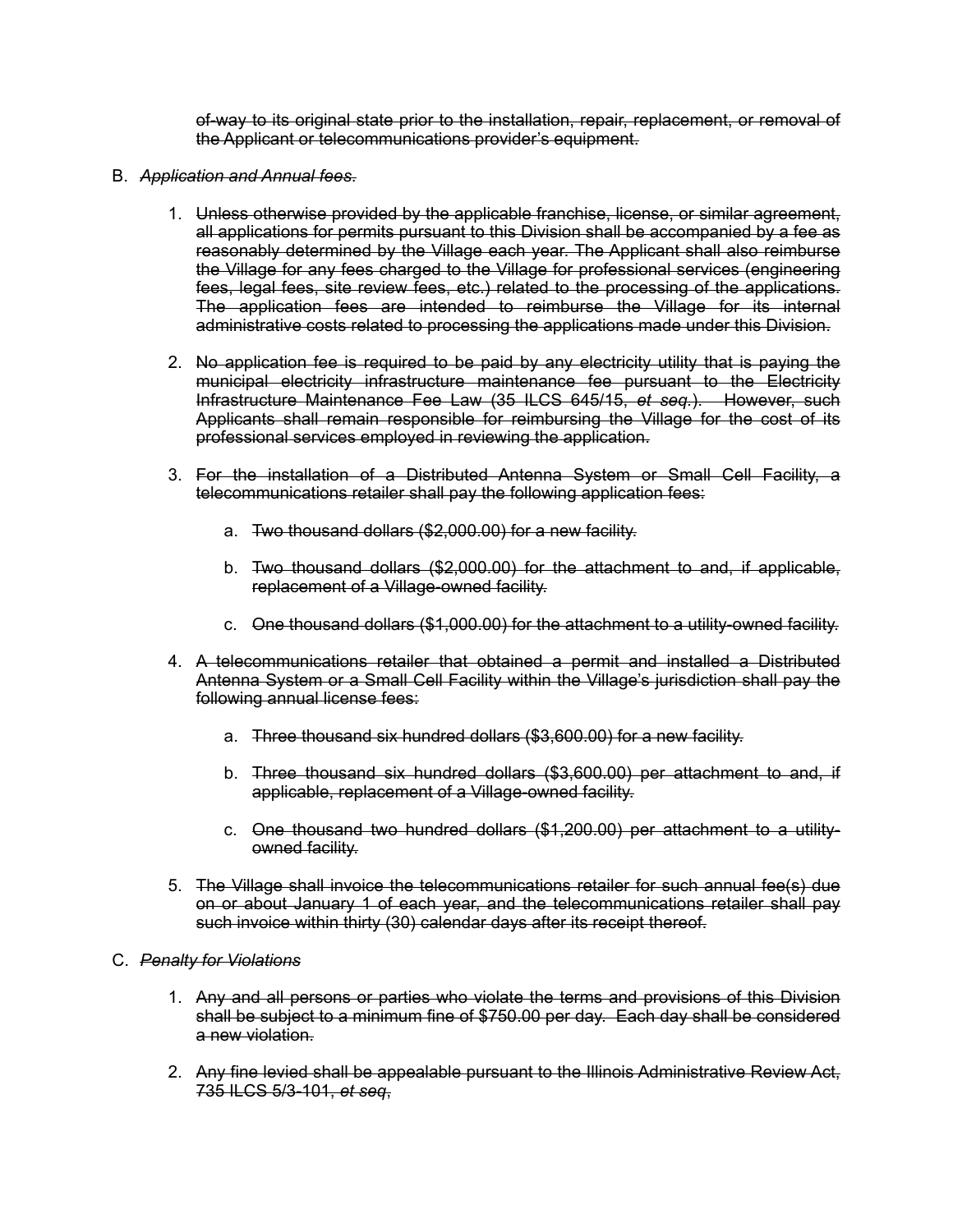## D. *Conflict of Laws.*

1. Where the conditions imposed by any provisions of this Division regarding the siting and installation of personal wireless telecommunication facilities are more restrictive than comparable conditions imposed elsewhere in any other local law, ordinance, resolution, rule or regulation, the regulations of this Division will govern; however, where this Division conflicts with federal laws or state laws pre-empting the Village's home rule powers, the federal or State laws will govern.

# **SECTION 3.1. OTHER ACTIONS AUTHORIZED.**

The officers, employees and/or agents of the Village shall take all action necessary or reasonably required to carry out, give effect to and consummate the amendments contemplated by this Ordinance and shall take all action necessary in conformity therewith. The officers, employees and/or agents of the Village are specifically authorized and directed to draft and disseminate any and all necessary forms or notices to be utilized in connection with the intent of this Ordinance.

### **ARTICLE III. HEADINGS, SAVINGS CLAUSES, PUBLICATION, EFFECTIVE DATE**

## **SECTION 4. HEADINGS.**

The headings of the articles, sections, paragraphs and subparagraphs of this Ordinance are inserted solely for the convenience of reference and form no substantive part of this Ordinance nor should they be used in any interpretation or construction of any substantive provision of this Ordinance.

## **SECTION 5. SEVERABILITY.**

The provisions of this Ordinance are hereby declared to be severable and should any provision of this Ordinance be determined to be in conflict with any law, statute or regulation by a court of competent jurisdiction, said provision shall be excluded and deemed inoperative, unenforceable and as though not provided for herein and all other provisions shall remain unaffected, unimpaired, valid and in full force and effect.

## **SECTION 6. SUPERSEDER.**

All code provisions, ordinances, resolutions, rules and orders, or parts thereof, in conflict herewith are, to the extent of such conflict, hereby superseded.

## **SECTION 7. PUBLICATION.**

A full, true and complete copy of this Ordinance shall be published in pamphlet form or in a newspaper published and of general circulation within the Village as provided by the Illinois Municipal Code, as amended.

# **SECTION 8. EFFECTIVE DATE.**

This Ordinance shall be in full force and effect immediately upon passage, approval and publication, as provided by law.

(REMAINDER OF THIS PAGE INTENTIONALLY LEFT BLANK)